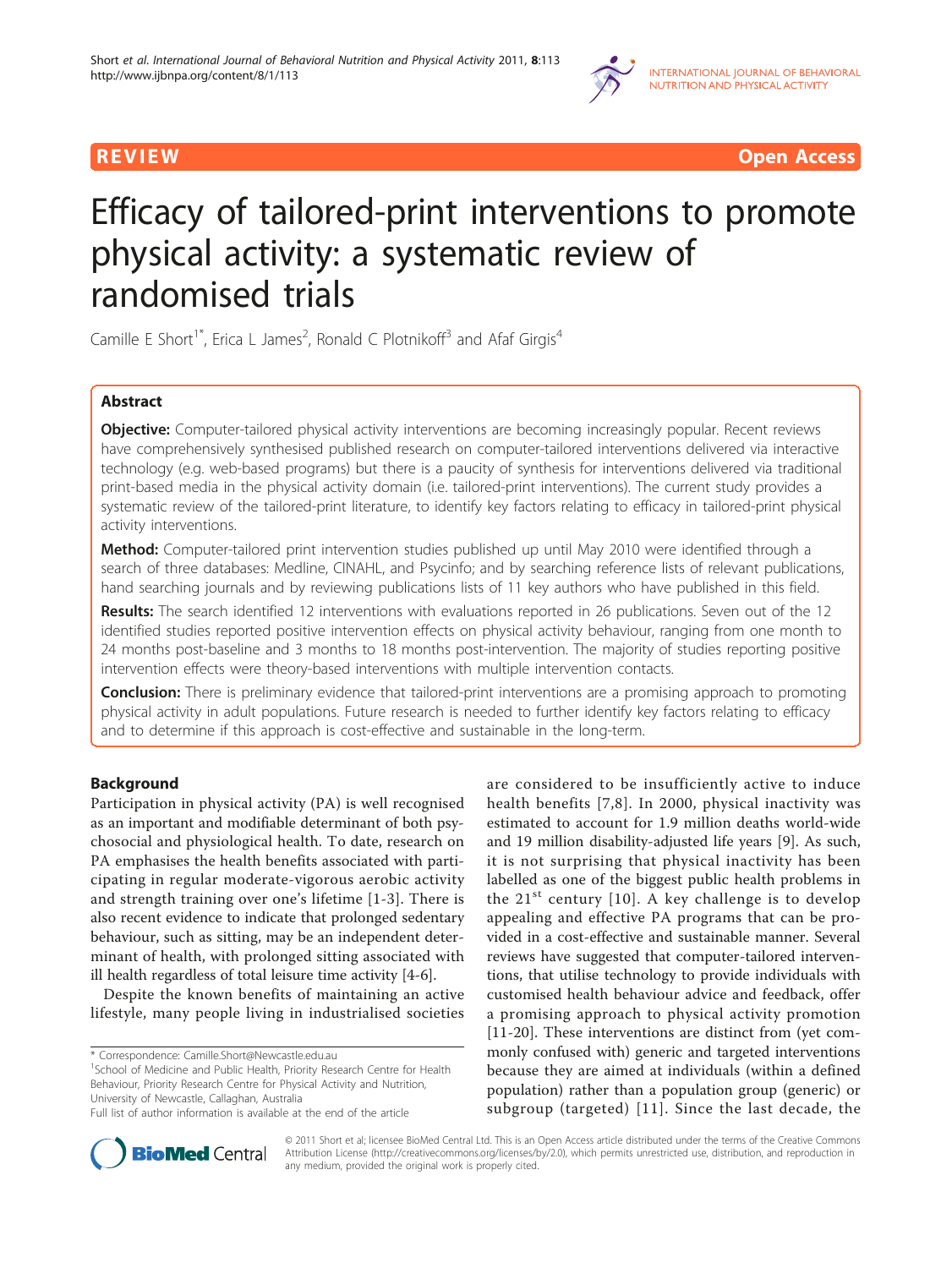medium for computer-tailored interventions has become increasingly interactive. Due to advances in technology, there has been a move away from delivering tailored interventions via traditional print media (known as first generation interventions) towards delivering interventions via interactive technology, such as websites or mobile devices (known as second and third generation interventions, respectively [[15,17\]](#page-10-0)).

Second and third generation interventions have been put forth as more promising approaches due to the enhanced potential to provide real-time and interactive feedback to an infinite number of participants [[13](#page-10-0),[21\]](#page-10-0). However, whether these benefits translate into enhanced efficacy is unclear. A recent systematic review [\[15](#page-10-0)] examining the efficacy of these latter generation interventions reported that 14 out of 17 included interventions were efficacious in changing PA behaviour, but only 7 of these were more efficacious than the control condition (all of which were wait-list control or minimal contact interventions). Where interventions were tested against other treatment options (such as non-tailored print materials and non-tailored internet sites), there were no significant between group differences. There have also been concerns about the external validity of these latter generation interventions, with studies reporting frequent problems recruiting, sustaining engagement and retaining participants [[15\]](#page-10-0). As a result, more intensive web-based interventions have been recommended, such as utilising prompts through other mediums and ensuring websites are continuously updated and contain dynamic and interactive material [[15\]](#page-10-0). Whilst these interventions undoubtedly do hold great public health promise it seems premature to outcast first-generation print-based interventions at this point.

First, there is no evidence that latter generation interventions are more efficacious than traditional printbased approaches. To date, only one study [[22\]](#page-10-0) has compared the relative efficacy of a first and second generation intervention in the PA domain and no significant differences in physical activity outcomes were found. Likewise, a recent meta-analysis [[19](#page-10-0)] found no significant differences of the efficacy of computer-tailored interventions based on delivery channel and concluded that both print and web-based channels can be effective means of health communication.

Second, there are benefits and strengths of the tailored-print approach that should be considered: (1) Tailored-print approaches are likely to have a wider reach and acceptability in populations that are known to have low access and use of the internet, such as people living in rural or remote areas, individuals with lower socioeconomic status and older adults [[23\]](#page-10-0). Of note, tailoredprint strategies may play a special role in secondary/tertiary prevention, where the above characteristics (e.g.

older age) exist in a large proportion of the target group (e.g., majority of cancer survivors are over 65 years of age and cite a preference for print-based interventions [[24\]](#page-10-0)) and where there are existing support structures in place that can provide the necessary man power to implement interventions (e.g. The Cancer Council);(2) In times where personal letters are scarce and emails are rife, people may perceive the real novelty lies in receiving a tailored letter. According to the Elaboration Likelihood Model [[25\]](#page-11-0), which is often given as the rationale for why tailoring works [[11\]](#page-10-0), this perception of novelty could lead to more elaborate processing of the tailored material. There is some evidence that this may be the case, with one study reporting participants had a greater recall of mailed print materials compared to an interactive website [[26\]](#page-11-0). This may also explain why retention for tailored web-based programs is generally poor [\[15\]](#page-10-0), with the novelty of tailored-websites potentially low compared to other competing sites such as Facebook; (3) If intervention developers are to consider individual preference for delivery mode, there are individuals who report preferring print-based interventions [[27](#page-11-0),[28](#page-11-0)]. As there is good evidence that tailoring print materials enhances efficacy [\[11,18\]](#page-10-0), it seems justified that intervention developers may provide tailored-print materials to individuals preferring print delivery modes. However, the same is not true for web-based interventions, with minimal evidence that tailoring websites further enhances efficacy in comparison to non-tailored websites [[15,](#page-10-0)[29\]](#page-11-0),

Third, interventions may be more efficacious in changing PA behaviour if first and latter generation interventions are combined to form mixed modal interventions. There is evidence that distance-based interventions are more likely to be effective if more than one delivery mode is used [\[30](#page-11-0)] and it has already been suggested that including prompts through other mediums may help improve retention rates for tailored-web-based interventions [\[15\]](#page-10-0).

Hence, the relative 'promise' of the different approaches stems beyond the time taken to deliver feedback and is likely to be dependent on a number of factors, including the aim of the intervention and the population targeted. In light of this, intervention developers should base their decision on which delivery method or combination of delivery methods are most appropriate by using an intervention development framework, such as intervention mapping [\[31\]](#page-11-0).

Whilst the evidence for second and third generation approaches in the PA domain has been recently reviewed in a well-conducted systematic review [\[15](#page-10-0)], the evidence on tailored-print approaches in the PA domain needs updating. The last comprehensive review was conducted considerable time ago [\[13\]](#page-10-0) and did not focus on tailored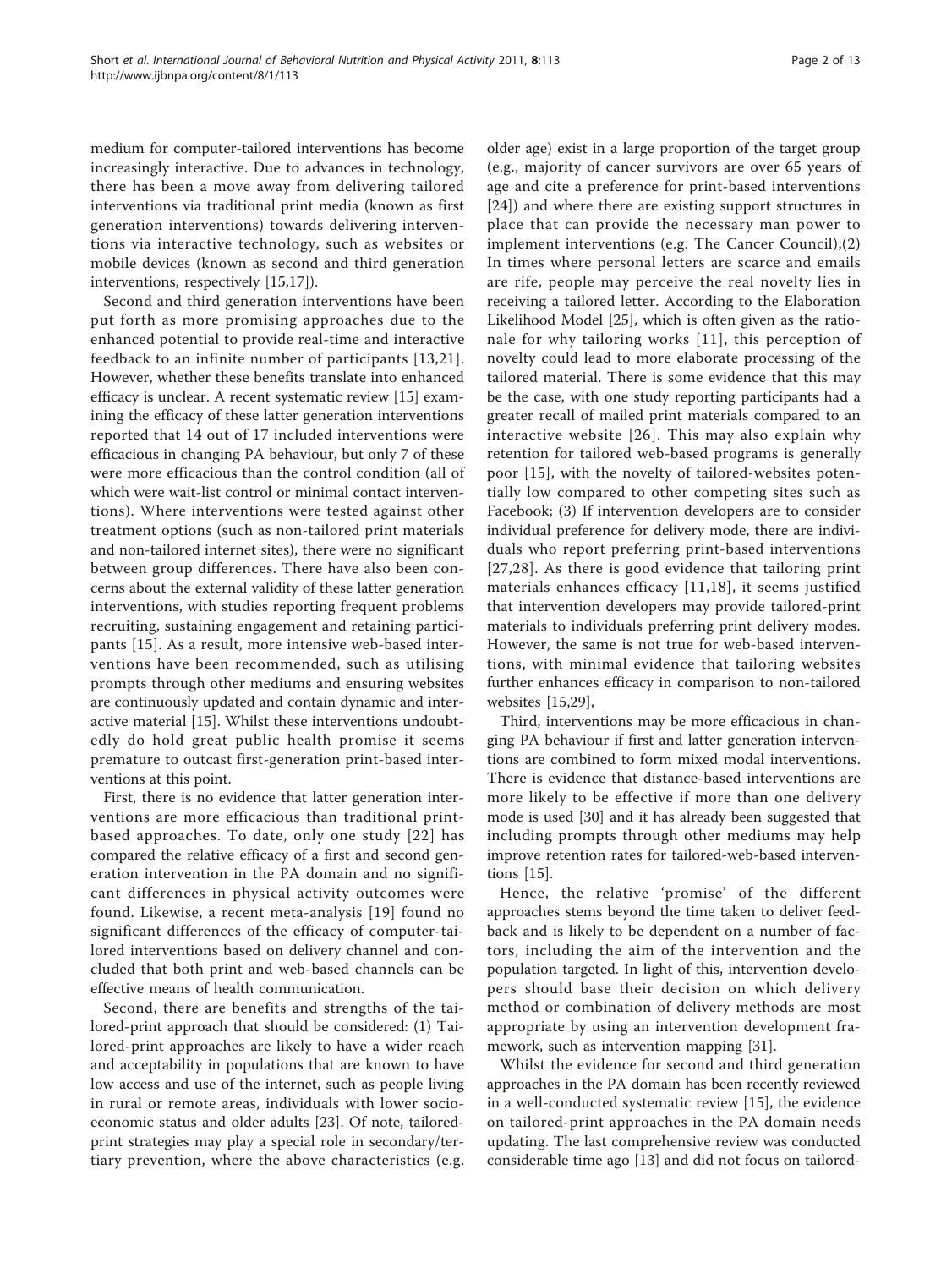print physical activity interventions specifically. Likewise, meta-analyses have been conducted but have included other health behaviours [[16](#page-10-0)] and/or other tailoring approaches in the analysis [[19](#page-10-0)]. Reviews that have focused specifically on tailored-print physical activity interventions have been narrative in nature and were conducted over a decade ago [[18,](#page-10-0)[32,33\]](#page-11-0). Whilst these reviews provide some insight into how efficacious tailored-print interventions are and some of the key strategies related to efficacy, none provide a comprehensive overview of the state of the evidence in the PA domain and none provide sufficient information to serve as a guide to those wishing to develop tailored-print interventions.

The primary purpose of this review is to evaluate the evidence for tailored-print interventions in changing PA behaviour, inclusive of aerobic, strength and prolonged sedentary behaviour. Given the known heterogeneity of tailored interventions, this systematic review (1) describes the available evidence and (2) the key factors relating to efficacy. This approach is recommended, rather than a meta-analysis, when there is significant heterogeneity of studies [[34\]](#page-11-0). The secondary purpose of this review is to synthesise the literature in a way that will be valuable to intervention developers.

# Method

# Search Strategy and Data Sources

First, studies were identified through a structured electronic database search of all publication years (until May 2010) in Medline, CINAHL, and PsycInfo. The following search strings were used: (Physical activit\* or exercise or motor activity or leisure activities or incidental activity or physical inactivity or sedentary behavio\*) AND (Tailor\* or expert system or print or message) AND (education or behavio\*). These strings were further limited to 'adults' (18 years or older) and English language papers. Second, reference lists of relevant publications were scanned for studies not identified in the search process. Third, journals that published a large number of tailored health education articles were identified by sorting via journal name in endnote. All issues of six selected journals (Preventive Medicine, Annals of Behavioural Medicine, Health Education Research, International Journal of Behavioural Nutrition and Physical Activity, Patient Education and Counselling and Health Psychology) were searched electronically using Tailo\* and physical activit\* as key words. Finally, internet searches were conducted using the names of 11 key authors who have published in this domain.

# Study selection criteria

Studies were eligible for inclusion in this review only if they examined at least one computer-tailored print intervention designed to promote PA and/or reduce sedentary behaviour in adults. Interventions were considered 'computer-tailored' if advice was generated for a specific person based on information derived from individual assessment using a computerised system [[35\]](#page-11-0). An intervention was considered to be 'tailored-print' if it involved the delivery of tailored written materials.

Studies were excluded if they: 1) delivered the computer tailored-print intervention in combination with nonprint intervention strategies (eg tailored-print plus telephone counselling), hence the efficacy of the tailoredprint component alone could not be isolated; b) did not include an appropriate comparison condition; or c) did not measure PA behaviour as a study outcome.

Initially, articles were assessed for eligibility by a single reviewer (CS) based on the study title. After this initial cull, study abstracts were assessed independently in an unblinded standardised manner by 2 reviewers. Findings were compared and disagreements between reviewers were resolved by consensus.

# Data extraction

Previous published reviews [\[13,15,16](#page-10-0),[19\]](#page-10-0) were used as a guide for reviewing selected studies and specific intervention characteristics identified as being associated with behaviour change in computer-tailored interventions were extracted. These characteristics included the (1) theory(s) and/or model(s) used to develop the intervention; (2) variables used to tailor messages; (3) format and content of the print materials; (4) frequency and duration of the tailored information being delivered; (5) number of behaviours targeted.

Key methodological characteristics of the identified studies were also extracted, including: the country where the study was conducted, size and source of the study population, eligibility criteria, study design, comparison group, the primary outcome measures and follow-up period. Follow-up periods were divided into three categories: short term (< 3 months), medium term (3-6 months), and long term (> 6 months). The methodological quality of each study was assessed independently by two reviewers using the McMaster quality assessment tool for quantitative studies developed by the Effective Public Health Practice, Canada [[36\]](#page-11-0). Disagreements were resolved by consensus.

# Results

# Study selection

The initial search of the electronic databases yielded 2107 publications, which were reduced to 219 following review of the titles by one reviewer (CS). After removing duplicates and reviewing the abstract (by two independent reviewers), 25 articles met the inclusion criteria for this review and reference checking identified one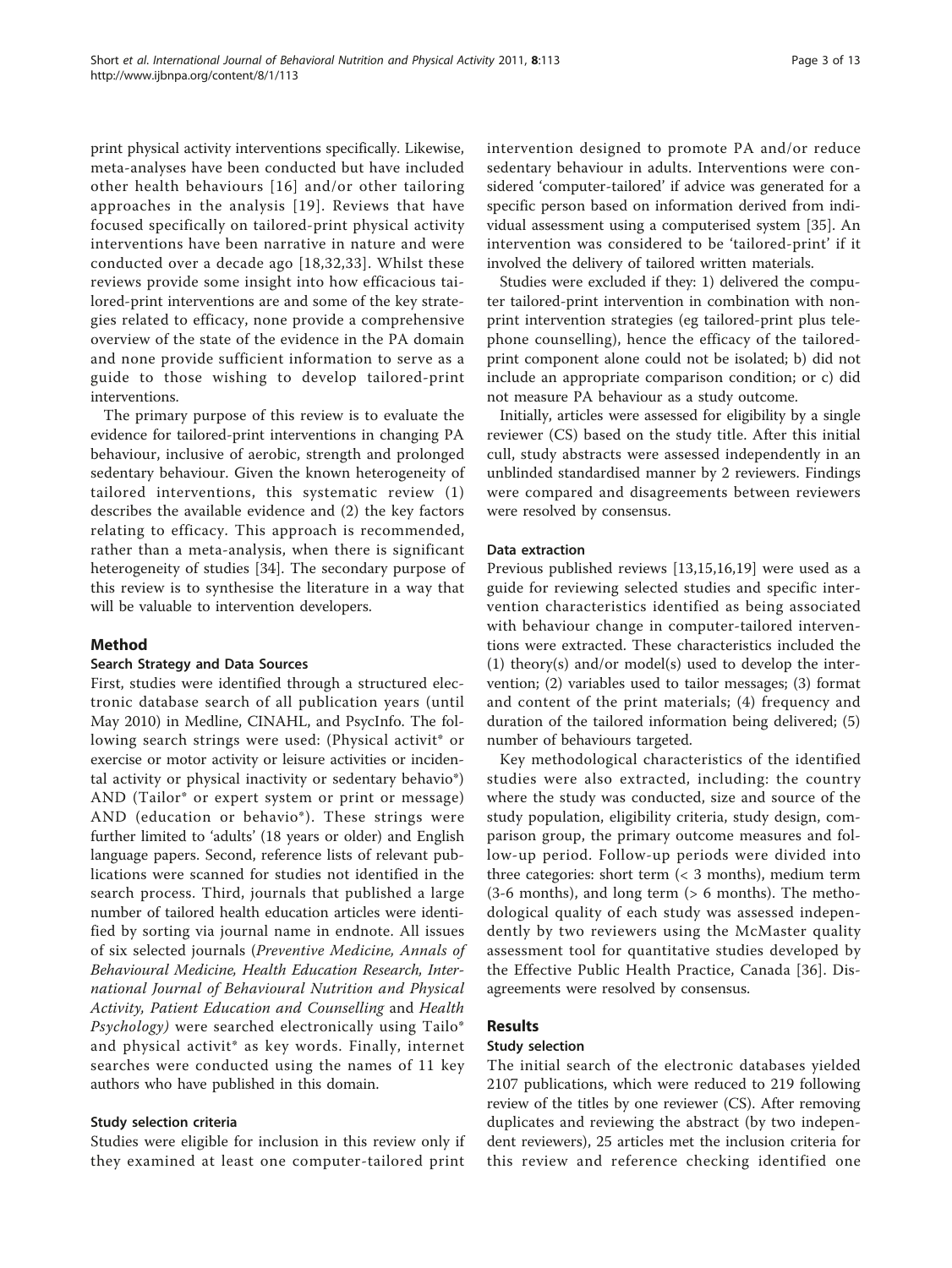additional paper. The electronic search of specific journals and search of selected authors did not yield any new papers.

A total of 12 interventions [\[21,22,](#page-10-0)[37-46](#page-11-0)] were reported in 26 publications [[21,22](#page-10-0),[37](#page-11-0)-[62](#page-11-0)]; with two [[59](#page-11-0),[62](#page-11-0)] describing the long-term follow-up of interventions [[40,46\]](#page-11-0); nine describing sub-analyses, including mediation analyses [[50,51](#page-11-0),[54,58,61\]](#page-11-0), moderator analyses [\[57](#page-11-0)] and cost effectiveness [\[52,55\]](#page-11-0); and three [\[47-49](#page-11-0)] describing the study design in additional detail (Figure 1).

The studies sourced were categorised by: 1) whether the tailored feedback was delivered in a single-contact (referred to as non-iterative) or via multiple contacts (referred to as iterative); and, 2) whether the studies focused on a single behaviour (PA only) or multiple behaviours (PA plus other; Figure [2](#page-4-0)).

Table 1 (additional file [1](#page-10-0)) provides a detailed summary of the characteristics of all of the reviewed studies.

# Study Characteristics

Six of the identified studies tested single contact interventions and six tested multiple contact interventions (Figure [2\)](#page-4-0). Of the multiple contact interventions, four [[22](#page-10-0),[40](#page-11-0)-[42](#page-11-0)] were related, testing an adapted version of the intervention (developed by Marcus et al 1998 [[40](#page-11-0)]) and/or its trial in different settings. The majority of the multiple-contact interventions focused on the promotion of PA alone, whilst most of the single-contact

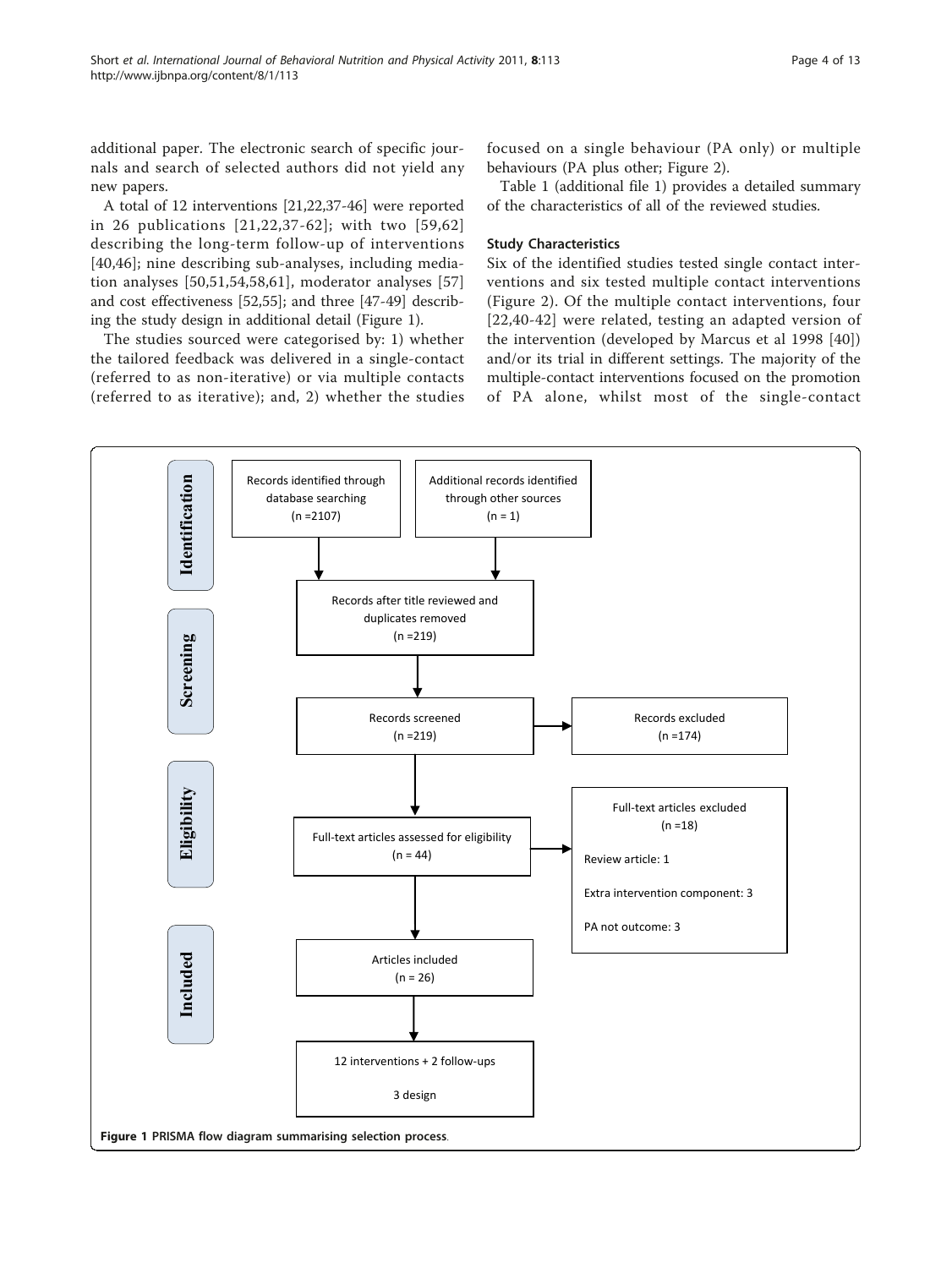<span id="page-4-0"></span>

interventions focused on the promotion of multiple health behaviours, including PA (Figure 2). The type of PA targeted ranged from aerobic exercise [[39\]](#page-11-0) to activities of daily living, including those performed at a light intensity [\[22](#page-10-0),[37,38,40](#page-11-0),[41,43,44,46](#page-11-0)]. The majority of studies focused on promoting participation in moderatevigorous PA. No studies promoted strength training or reductions in unbroken sedentary behaviour (see Table 1, additional file [1](#page-10-0)).

The majority of the studies were conducted in North America [[21](#page-10-0),[22,](#page-10-0)[37](#page-11-0),[39](#page-11-0)-[42](#page-11-0)] and the Netherlands [[38](#page-11-0),[43](#page-11-0)-[45](#page-11-0)] with one study conducted in Belgium [[46\]](#page-11-0). Participants were recruited via advertisements, primary health care and health education organisations. The majority of studies recruited "at risk" individuals, including adults who were sedentary [[22](#page-10-0),[37,40-43\]](#page-11-0), overweight [[21\]](#page-10-0), patients [\[39](#page-11-0)] or older [\[45](#page-11-0)], with only three studies recruiting from the general population [\[38](#page-11-0),[44](#page-11-0),[46\]](#page-11-0). Study samples ranged from 194 to 2827 participants with the majority of participants being female, middle-aged and having completed at least a high school education. In studies that reported ethnicity [[21](#page-10-0),[22,](#page-10-0)[37,39](#page-11-0)-[42\]](#page-11-0), the majority of participants were reported as white.

# Intervention Characteristics

# Comparison group

Six studies [\[21](#page-10-0),[37,38](#page-11-0),[40,42](#page-11-0),[44\]](#page-11-0) compared tailored print materials to other non-tailored print materials on the same topic (ie generic materials [[21](#page-10-0),[37,38,40,44](#page-11-0)] or targeted materials [[42\]](#page-11-0)). Five studies [[22,](#page-10-0)[39,41](#page-11-0),[45,46](#page-11-0)] tested the relative effectiveness of different tailored interventions against a control group. Of these, three tested variations in tailored print interventions [[39,45](#page-11-0),[46](#page-11-0)] and two compared tailored print interventions to tailored interventions delivered via another method (telephone [[41](#page-11-0)] or internet [[22\]](#page-10-0)). Finally, one study [\[42](#page-11-0)] compared a single tailored-print group to a control group. Some studies matched the study conditions to varying degrees by controlling for formatting, theoretical underpinnings and the number of contacts (see Table 1, additional file [1](#page-10-0)).

# Theoretical Models, Tailoring variables and feedback type

Most of the interventions were informed by The Transtheoretical Model (TTM; [[63](#page-11-0)]) in conjunction with at least one other behaviour change theory (see Table 1, additional file [1\)](#page-10-0). In four studies [[38](#page-11-0),[43](#page-11-0)-[45](#page-11-0)], an integrated model (I-change model [[64](#page-11-0)]) was used. In other cases, the use (joining) of multiple theories to inform the intervention was based on empirical evidence and expert opinion regarding the determinants of behaviour change. One study [[37\]](#page-11-0) relied upon a single theory (TTM) and another [\[21](#page-10-0)] made reference to several theory-relevant constructs, without referring to a specific theory.

All studies tailored materials based on psychosocial variables (e.g. perceived barriers), with some also tailoring on behavioural [[21,22,](#page-10-0)[38-46\]](#page-11-0), demographic [[21\]](#page-10-0) and environmental variables [\[45](#page-11-0)]. The feedback type differed between single and multiple contact studies, with multiple contact studies able to provide progress feedback on psychosocial and behavioural variables (not possible in single-contact studies) as well as comparative and evaluative feedback (possible in single-contact studies) about how individuals' health behaviours (e.g. PA, nutrition) compare to national recommendations and to the profiles of other successful individuals.

The majority of studies gave some detail about the content of the tailored materials, such as examples of the actual messages [[40,42,43](#page-11-0)] or a description of the variables that were used to create each message [[21,](#page-10-0)[37](#page-11-0),[38](#page-11-0),[43](#page-11-0)-[46](#page-11-0)]. However, most studies did not adequately describe the operationalisation of the tailoring variables (see Table 1, additional file [1](#page-10-0)). For example, only one study [[45](#page-11-0)], which used an intervention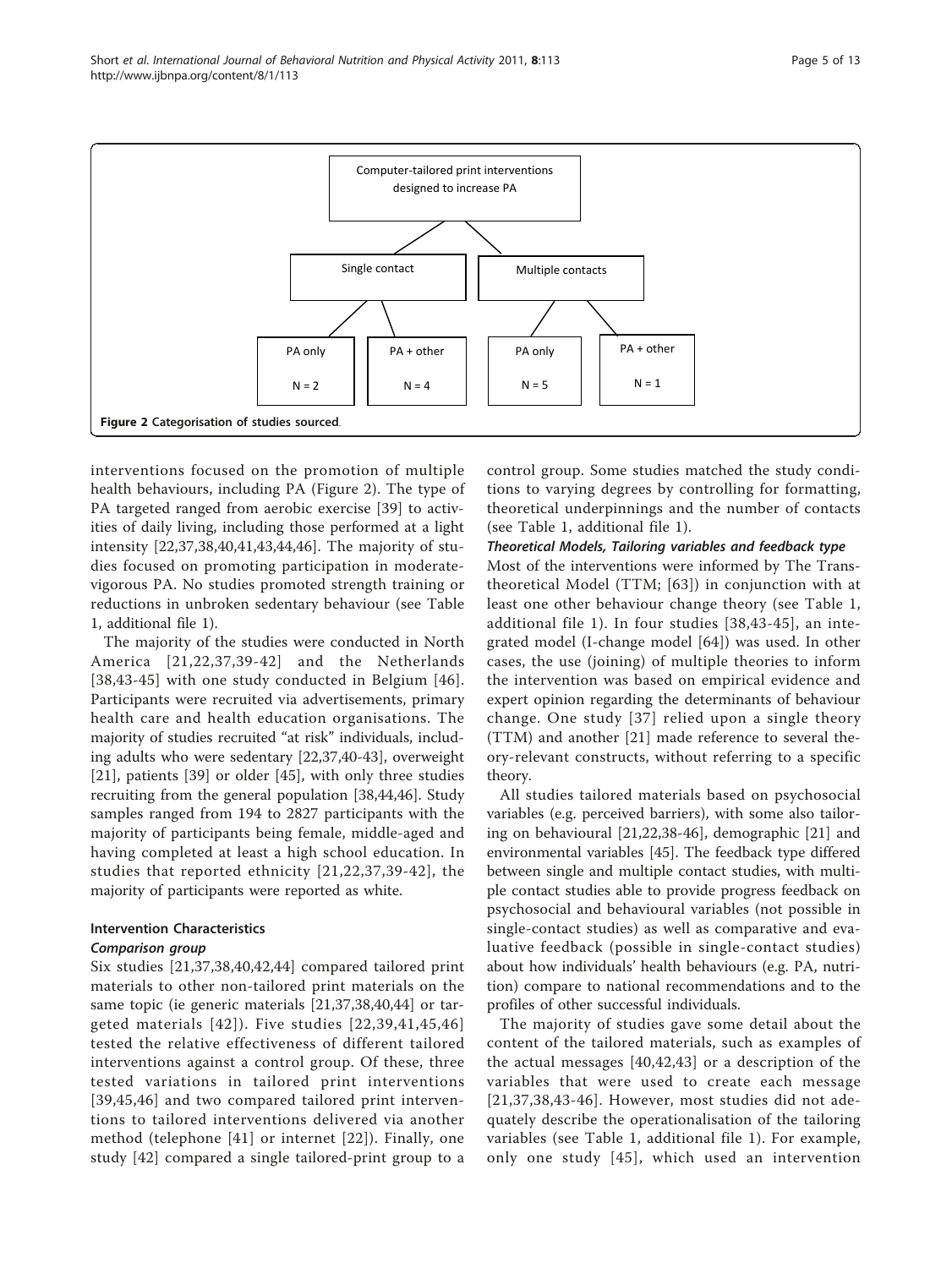mapping protocol [\[65](#page-11-0)], explicitly outlined the theoretical methods and practical strategies that were linked to the tailoring variables used to create each message.

#### Delivery and format of print materials

The majority of tailored print materials were delivered through the mail in either a standard letter or newsletter format [[22,](#page-10-0)[37-45](#page-11-0)]. Delay in delivery of mailed materials, relative to baseline measurement, ranged from 3 days [[37\]](#page-11-0) to 4 weeks [\[39](#page-11-0)] in the 8 studies reporting this variable. Two studies [[21](#page-10-0),[46\]](#page-11-0) delivered print materials onsite. In one of these studies [[21\]](#page-10-0), the materials were generated beforehand based on a telephone interview, but the gap between the interview and the onsite visit was not reported. In the second study [\[46](#page-11-0)], participants completed the baseline questionnaire on a computer kiosk onsite, and received the tailored feedback instantly on the screen and were given a print out of the information to take home.

#### Measurement of Tailoring Variables

The majority of studies reported some information regarding how many items were used to assess the tailoring variables and the number of response options per item (Table 1, additional file [1](#page-10-0)). Only three studies [[22](#page-10-0)[,40,41](#page-11-0)] provided psychometrics (ie reliability/validity information) for each item or set of items associated with the tailoring variables; and four [[37,38](#page-11-0),[42,43\]](#page-11-0) provided some psychometric information about their measures for at least one but not all of the variables. Variables relating to the TTM were well-described across studies; those relating to other theoretical frameworks were inconsistently reported.

# Measurement and Primary Outcome Variables Physical Activity

All studies assessed PA behaviour using subjective selfreport measures. One study [[41](#page-11-0)] used an objective measure to confirm the validity of the questionnaire (weak correlation) and two [\[22](#page-10-0)[,41](#page-11-0)] used an objective measure as a secondary outcome (fitness measured by a graded submaximal exercise treadmill test). Of the self-report measures that were used, nine studies [[22](#page-10-0),[38,40-46](#page-11-0)] reported that the measure was valid and reliable and three studies [[21,](#page-10-0)[37,39](#page-11-0)] used single-item questions with unknown reliability and validity.

Nine studies [\[21,22,](#page-10-0)[37,38,40-42,45,46\]](#page-11-0) used continuous primary outcome variables (ie minutes/week [[22](#page-10-0),[38](#page-11-0),[40-42,46\]](#page-11-0); number of sessions per week/month [[21](#page-10-0)[,37](#page-11-0),[45\]](#page-11-0)). Four of these studies [[38,40](#page-11-0),[41,45\]](#page-11-0) also calculated a dichotomous categorical primary outcome variable of whether or not participants were meeting a national health recommendation for PA. Three studies [[39,43,44\]](#page-11-0) used a categorical primary outcome variable only (yes/no meeting PA guidelines [[43,44](#page-11-0)]; yes/no exercising > three times a week [[39](#page-11-0)]).

Most studies based outcome assessment on multiple domains of PA (eg leisure, transport, occupation) performed at a moderate intensity or higher, except for one study [[39](#page-11-0)] that only measured aerobic activity and one [[46\]](#page-11-0) that included light physical activities as a part of a total PA score (Table 1, additional file [1\)](#page-10-0). Two studies did not specify the intensity of the PA measured [[37](#page-11-0),[39](#page-11-0)] but specific categories of PA were provided.

#### Follow-up periods

Post-baseline and post-intervention follow-up measures are described in Table 1 (additional file [1](#page-10-0)). Follow-up periods for single-contact interventions ranged from short-term (1 month) to mid-term (6 months). Multiple contact studies had longer post-baseline follow-up periods ranging from mid-term (3 months) to long-term (12 months) but some of these studies did not include postintervention measures [[22](#page-10-0),[41\]](#page-11-0). Post-intervention measures in the multiple contact studies ranged from 3 months [[38\]](#page-11-0) to 6 months [[59\]](#page-11-0).

#### Review of Methodological Quality

Based on assessments by two reviewers using a standardised tool [[36\]](#page-11-0), only one [\[44](#page-11-0)] of the studies was rated as 'strong', eight [\[22,](#page-10-0)[37,39-42,45,46\]](#page-11-0) received a global rating of 'moderate' and three [\[21](#page-10-0)[,38](#page-11-0),[43](#page-11-0)] received a global rating of 'weak'. Inter-rater-reliability between the two reviewers was high and all discrepancies were resolved via consensus. Inadequate reporting of randomisation method, consent rates, assessor and participant blinding to study outcomes, and withdrawal differences between study groups were common methodological limitations across studies. All studies relied solely on subjective self-report measures of PA behaviour for the primary outcome. Marcus et al (2007a; [\[41\]](#page-11-0)) used an objective measure (accelerometer) to confirm the validity of the self-report measure but the correlation coefficient was weak (.32). Marcus et al [[48](#page-11-0)] also reported using an accelerometer to verify responses, but these data were not reported [\[22\]](#page-10-0). In three studies [[21,](#page-10-0)[37](#page-11-0),[39\]](#page-11-0) the measures had not been validated and were not as comprehensive (single-item) as the measures used in the other studies (multiple items). Selection bias was a potential issue in nine studies [[21,22,](#page-10-0)[38,40-43](#page-11-0),[45,46\]](#page-11-0) due to a low consent rate and/or the recruitment method (self-referral). Intervention integrity was compromised in the majority of studies [[21](#page-10-0),[37,39](#page-11-0),[40,44-46,59](#page-11-0)] by failure to undertake (or report undertaking) intention to treat analyses. Of these studies, dropout rates ranged from 14% [[39\]](#page-11-0) to 39% [[59\]](#page-11-0) and one study did not report on participant withdrawal [[21](#page-10-0)]. Only five studies [\[38,39,43-45](#page-11-0)] reported the magnitude of intervention effects (ie effect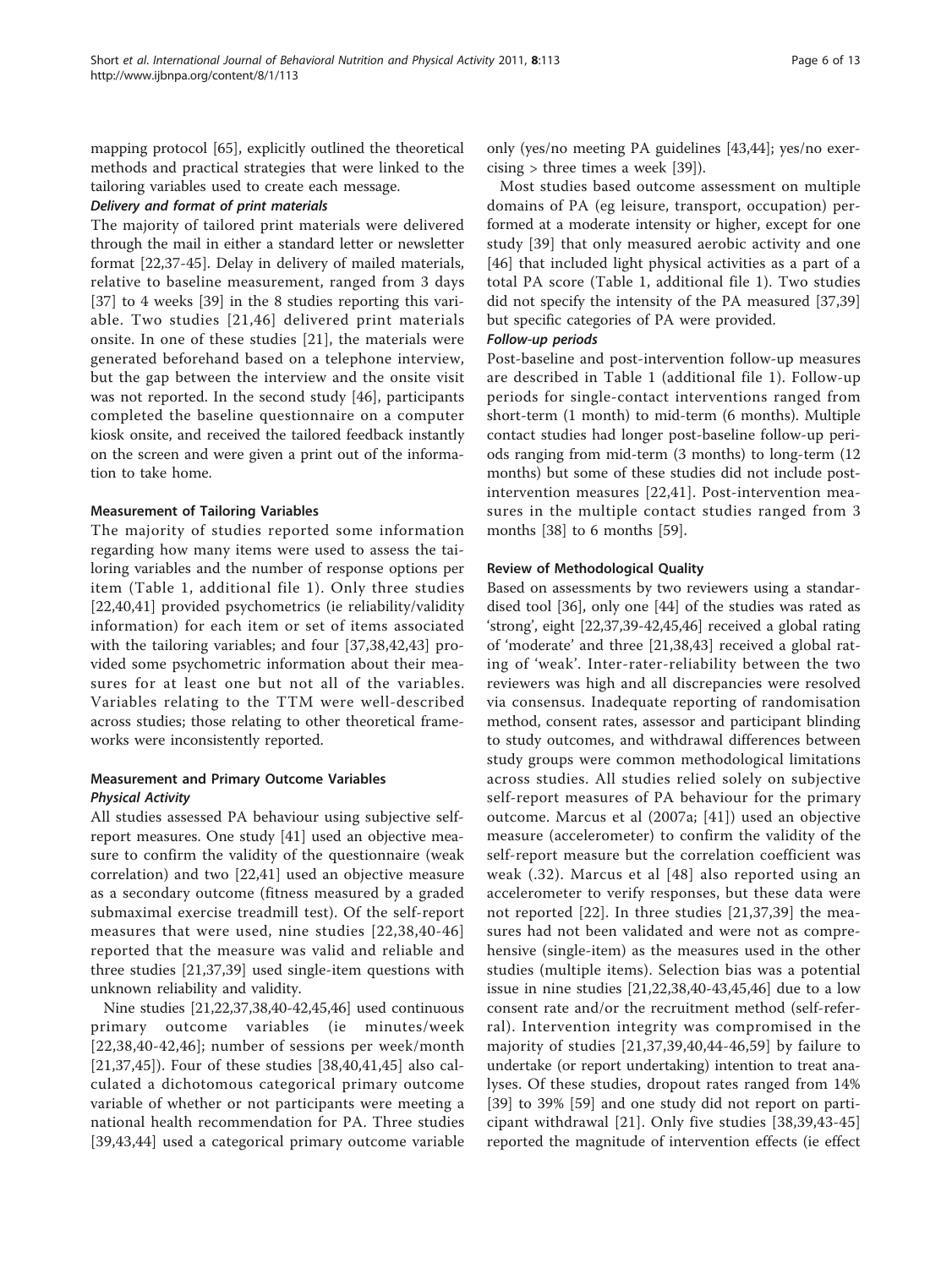sizes). Table 1 (additional file [1\)](#page-10-0) describes the methodological subcomponents that obtained a weak rating for each of the included studies.

# Intervention Effects on Physical Activity

As no studies targeted reductions in unbroken sedentary time or participation in strength training, the following results relate to aerobic PA performed at a light-to-vigorous intensity.

Seven [[38,40-42](#page-11-0),[44](#page-11-0)-[46\]](#page-11-0) studies reported significant short- to long-term positive intervention effects on PA, ranging from 1-24 months post-baseline and 3-18 months post-intervention. In one study [[44\]](#page-11-0), the positive effect was defined as a reduction in the decline of PA over the study period (3 months) compared to the control. Where calculated, intervention effect sizes were reported as small (Cohen's  $d$  ranging from 0.12-0.35; Odds ratio's ranging from 0.82-1.34; [[38,39](#page-11-0),[43-45\]](#page-11-0)) but fewer than half of the studies made this calculation. Five of the studies (out of the seven with positive results) included multiple post-baseline follow-ups [\[38,40-42,46](#page-11-0)]. Sustained intervention effects were found in all but one study [[42\]](#page-11-0). In another study [\[40\]](#page-11-0), sustained effects (at 12 months) were found for meeting PA guidelines but not for minutes/week of PA.

Of the five studies [\[21,22](#page-10-0)[,37,39,43\]](#page-11-0) that did not find significant positive intervention effects on PA: two [[22](#page-10-0)[,37](#page-11-0)] reported significant increases in PA in all study groups but no significant differences between groups at mid- and long-term; one study [[38\]](#page-11-0) found a positive intervention trend that was not significant at midterm; one study [[43\]](#page-11-0) reported significant positive intervention effects at mid-term for motivated participants only; and one study [[37](#page-11-0)] revealed significant increases in participants' preferred type of PA at mid-term but no overall intervention effect on total PA. Only one study [[21\]](#page-10-0)reported a negative intervention effect (in a sub-analysis), where participants receiving generic materials that matched their individual characteristics (by chance) increased their PA more than participants receiving (deliberately) tailored print materials at short-term.

# Evaluation of Key Intervention Factors Impacting on Effectiveness

# Number of contacts

Multiple-contact studies appeared to be more effective in changing PA behaviour than single-contact studies. Only two [[43,46\]](#page-11-0) of the six single-contact studies reported the tailored-print interventions as superior to the control group. In contrast, five [[38](#page-11-0),[40-42](#page-11-0),[45](#page-11-0)] out of the six multiple-contact studies reported superior intervention effects for the tailored-print condition. The remaining study [[22\]](#page-10-0) reported significant intervention effects, but did not find between-group differences between the tailored-print arm and two theory-based internet arms (one tailored and one nontailored).

# Number of behaviours targeted

Out of seven studies reporting positive intervention effects, four focused on PA behaviour only [\[40-42,45](#page-11-0)] and three targeted multiple health behaviours. This is potentially confounded by the greater number of multiple-contact studies focusing specifically on PA behaviour and the greater number of single-contact studies targeting multiple behaviours (Table 1, additional file [1](#page-10-0)).

# Comparison groups

Comparison groups may have partially explained intervention effects. While there were no clear differences between minimal (e.g. generic materials) or no intervention control groups, of exception were the studies testing tailored-print materials against more rigorous interventions (targeted-print materials [[42](#page-11-0)], tailored-telephone calls [\[41](#page-11-0)] or a tailored website [[22\]](#page-10-0)). Only one of these studies found a significant intervention effect in favour of the tailored-print materials [[41](#page-11-0)]. It is worth noting that in this study, both interventions (tailored print and tailored-telephone calls) produced positive effects at mid-term but only the tailored-print condition produced sustainable effects at long-term. In the other studies comparing tailored print to more rigorous interventions, a marginally significant positive effect was found (compared to the targeted materials) at mid-term but not at long-term [[42\]](#page-11-0) and significant increases in PA were found across conditions (tailored-print and tailored-internet and standard internet) but no significant between group diffrerence at mid or long-term were reported [[22\]](#page-10-0).

Of the three studies comparing the relative effectiveness of variations in tailored print interventions (varying on one factor) to a control group, significant intervention effects were attributed to differences between the intervention arms and the control group only. That is, intervention effectiveness was not enhanced nor reduced by the inclusion of environmental information [[45](#page-11-0)], action plans [[38](#page-11-0)] or by whether or not information on different behaviours was delivered simultaneously or sequentially [[46\]](#page-11-0). Of note, a significant positive effect of including environmental information in the tailored-print materials [[45](#page-11-0)] was reported in a subsequent paper due to differences in primary outcome variables (ie total weekly days of PA verses total weekly minutes of PA; [\[57](#page-11-0)]).

# Theoretical underpinning

Interventions seemed to be most effective when underpinned at least in part, by either: Social Cognitive Theory, The Theory of Planned Behaviour or the I-Change Model. The use of the TTM alone [[37\]](#page-11-0) or the use of no theory [\[21\]](#page-10-0) may be related to lower efficacy.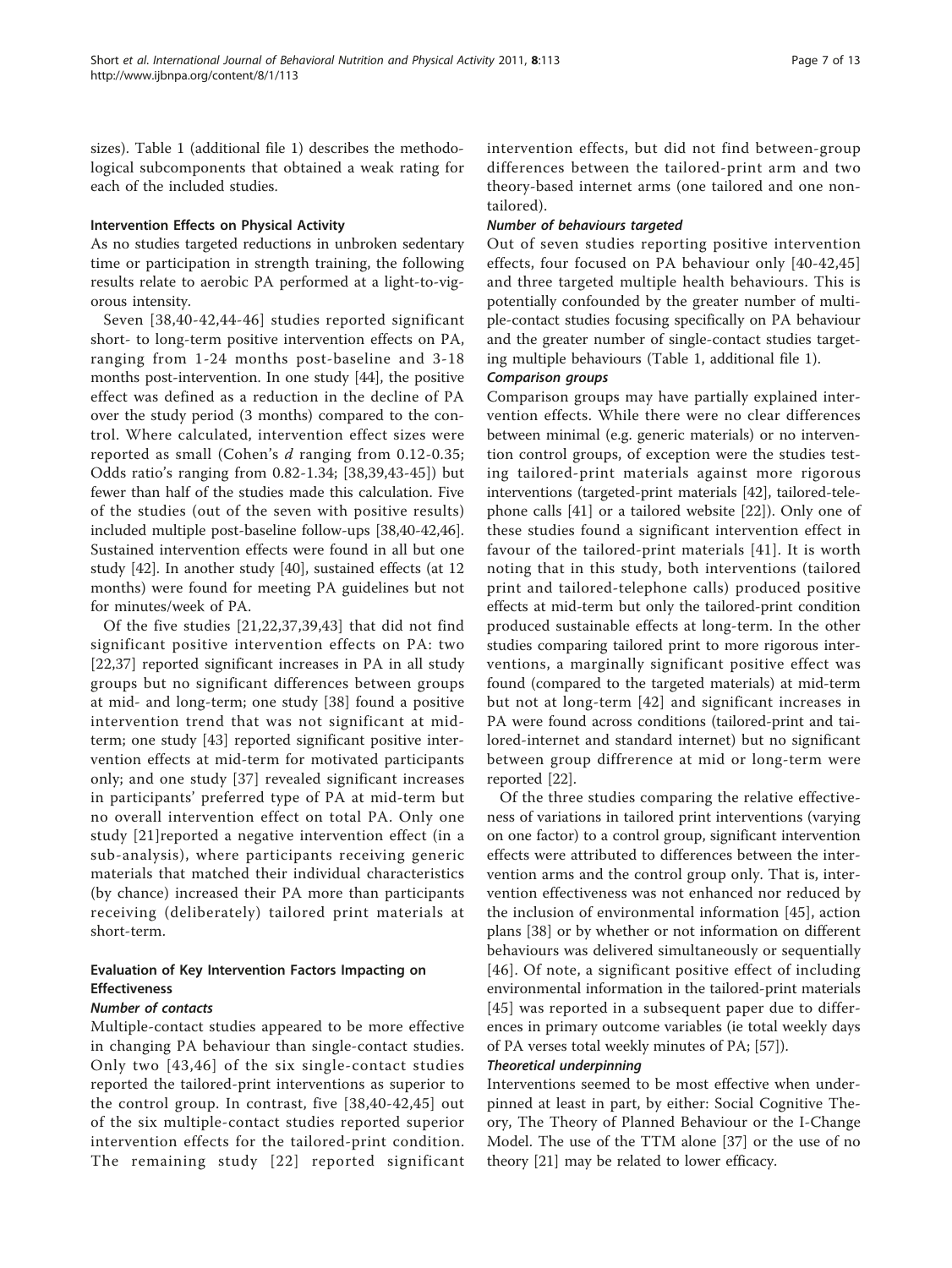### Delivery delay of print materials

Delivery time may have had an effect on intervention efficacy but it is difficult to draw a clear conclusion due to the lack of available information. Of the seven studies that reported positive intervention effects on primary outcomes, four did not report delivery timeframes of print materials (see table 1). Where delivery time-frames were reported, positive intervention effects were found for studies delivering feedback ranging from immediately up until 2 weeks post baseline.

# Primary Outcome Variables

There were no clear differences in overall efficacy based on the use of continuous verses categorical dichotomous primary outcome variables. There was some indication that both types of outcome variables may be sensitive to detecting behaviour change at different time-points [[40](#page-11-0)] but this was not the case in the majority of studies that included both types of outcomes [[38](#page-11-0),[41,45](#page-11-0)].

#### Methodological quality

There were no marked differences in the overall methodological quality between studies reporting significant versus non-significant results. However, studies reporting a positive result were more likely to have used a valid and reliable PA performance measure (Table 1, additional file [1](#page-10-0)). Overall, the majority of studies reporting positive intervention effects were rated as 'moderate' in methodological quality [[40,41,45,46](#page-11-0)], with one rated as 'strong' [\[44\]](#page-11-0) and only one rated as 'weak' [\[38](#page-11-0)].

# Mediators and Moderators of Intervention Effects

Six studies [[21,](#page-10-0)[41,43-46](#page-11-0)] tested for interaction effects in order to identify possible modifiers. Whilst several modifiers were identified, the direction of modification was inconsistent across studies. For example, where BMI was assessed, one study [[46](#page-11-0)] reported an association between higher BMI and increased PA, two studies [[21,](#page-10-0)[45](#page-11-0)] reported an association between lower BMI and increased PA and one study [[44](#page-11-0)] reported no association. Of importance, there was some indication that intervention effects were not moderated by PA levels at baseline.

Only four studies [[21](#page-10-0),[40,41](#page-11-0),[45\]](#page-11-0) conducted mediation analyses. Analyses were restricted to variables relating to the TTM and perceptions about the tailored materials. The results of these analyses were inconclusive and provide only minimal evidence that PA increases are mediated by changes in constructs from the TTM (ie self-efficacy, cognitive and behavioural processes, decisional balance).

#### Cost-Effectiveness

Only two studies [[52,55\]](#page-11-0) reported cost-effectiveness data. These studies were related, testing the same 12 month tailored-print intervention against different conditions (tailored-telephone [[55\]](#page-11-0); tailored-internet [[52\]](#page-11-0)). The cost of delivering the tailored-print intervention (\$35.81 per month per participant [\[52\]](#page-11-0)) was consistent between studies. In the study comparing tailored print to tailored telephone calls [\[55](#page-11-0)], print was found to be more cost-effective at 12 months in terms of the cost of moving one person out of sedentary behaviour (\$955 for the print group and \$3, 967 for the telephone group) [[55\]](#page-11-0). Likewise, in the tailored-print versus tailored internet study [[52\]](#page-11-0), print was reported as more cost-efficient at 12 months in terms of intervention delivery costs (\$439 per participants per year compared to \$1470.29). However, it was noted that the internet intervention may be less costly per participant if the number of participants was increased (i.e. assuming the same additional costs for each added participant the internet intervention would be less costly than the print condition when  $N > 352$ ). Of note for intervention developers, the tailored print and tailored-internet interventions cost \$10, 742 and \$109, 564 (USD) respectively, to develop.

# **Discussion**

This systematic review advances the field of knowledge on the efficacy of first generation tailored-print interventions in promoting PA behaviour in adults. Whilst the small number of relevant published studies needs to be considered when drawing conclusions from the review, it provides evidence for the efficacy of tailored-print interventions for enhancing aerobic PA participation in adults. Both single-contact and multiple-contact studies of reasonable methodological quality have demonstrated they can be efficacious in promoting PA behaviour in the mid and long-term. Nevertheless, the magnitude of the effect is unclear and evidence is restricted only to aerobic PA and assessed mostly in the mid-term.

# What do these studies tell us about optimum intervention intensity?

The delivery of more than one tailored-print material seems to be a key determinant of intervention efficacy, with multiple-contact studies showing superior effects compared to single-contact studies. This indicates that more intensive interventions, in terms of both contact and ability to provide relevant feedback, may be more efficacious. Exactly how many tailored-print materials should be delivered and in what timeframe, is difficult to determine due to the heterogeneity of studies, the limited number of effect-size calculations and the lack of post-intervention follow-ups in multiple-contact studies. This finding is consistent with previous research [[16,19\]](#page-10-0).

One important consideration, from a public health perspective, is that optimal intervention intensity may be dependent on participant characteristics, with single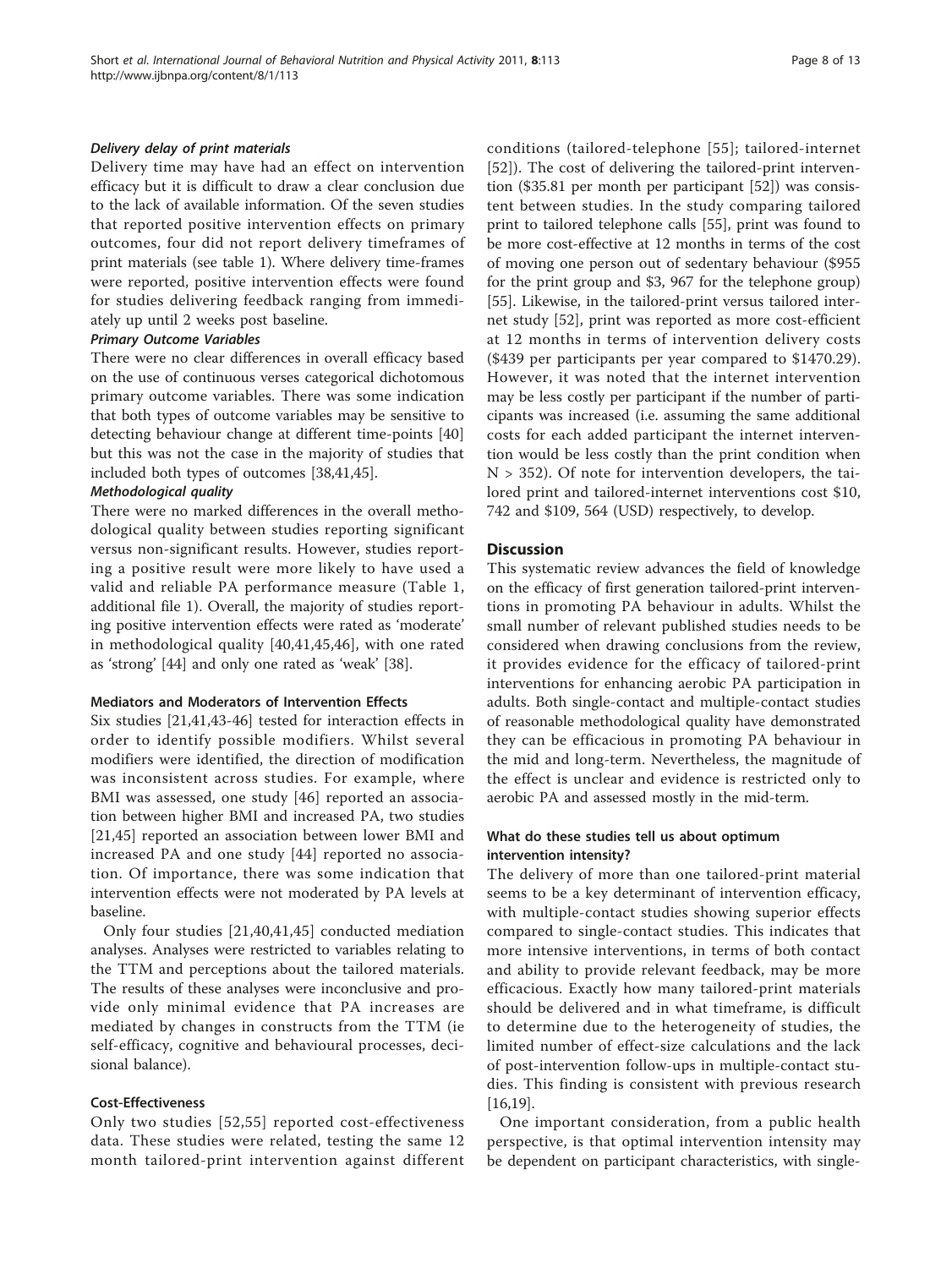contact interventions sufficient for individuals ready or able to make behaviour changes but not for individuals with higher needs. This would explain why positive intervention effects in single-contact studies were limited to those conducted with self-referred healthy adults and not those conducted with sedentary and 'at risk' individuals. Furthermore, this would explain why motivated 'at risk' participants responded more positively to the intervention [\[43](#page-11-0)] and why they were more likely to increase PA that they enjoyed [[37\]](#page-11-0). Hence, the search for an 'optimal intensity' may be population and behaviour specific.

# What do these studies tell us about the constructs used to tailor messages?

To date, much remains unknown about what specific aspects of tailoring contribute to the effectiveness of tailored messages. This is known as "the black box of tailoring". In the reviewed studies, tailored messages were primarily composed of messages pertaining to PA behaviour and psychosocial constructs, drawn from a handful of behaviour change theories. Overall, the constructs used to tailor messages between studies were similar but there was some variability in how the constructs were used that may explain the differential intervention effects. For example, the theoretical construct 'stage of change' was used to decide: who would receive information about PA at all [[37,39](#page-11-0)]; which information was emphasised [[43](#page-11-0)]; and how feedback on other constructs, such as self-efficacy, would be delivered [[44](#page-11-0),[46](#page-11-0)]. The relative effectiveness of these approaches is unclear, although it seems that using the stage of change construct to determine what to emphasise or how to present information is more effective than using it to screen participants. There was also variability in the type of feedback or information given for each construct. For example, behavioural feedback seemed to be more effective when it was based on individual progress rather than when it was based on comparisons with perceived level of activity or current guidelines.

Given that the majority of studies were 'theory-based', they should provide some insight into how tailoring 'works', that is, theory should provide a common description of what is known within an organising system [\[66\]](#page-11-0). Unfortunately, in many studies, theory was used as a 'loose framework', with theoretical constructs rather than theory used to guide the development and delivery of the intervention and such constructs not always considered in the analysis and interpretation of study outcomes.

Another factor contributing to the 'black box' of tailoring is the lack of analysis regarding the mediators and moderators of intervention effects. Whilst some studies reported these analyses, there were too few to draw specific conclusions about why tailoring 'worked'. Selfefficacy appears to be an important construct, but the evidence is inconclusive. There was also evidence that tailored-print interventions based on these constructs work equivalently for people with different levels of PA at baseline. This highlights the potential for tailoredprint interventions to play a significant role in PA maintenance as well as initiation.

# Generalisability of the findings

Although this is the most comprehensive review of the efficacy of tailored-print interventions to promote PA behaviour change in adults, several factors may impact on the generalisability of its findings. First, the findings are based on a small number of studies (12) of predominantly middle-aged, inactive females. Second, the review did not include grey literature (i.e., unpublished studies), hence publication bias may be an issue. However, given the number of published studies with null findings or small effect sizes, we believe publication bias is unlikely. Third, the included studies were limited to those focused on primary prevention. Several tertiary interventions were identified, but these were excluded because they included additional intervention components that made it impossible to isolate the effects of the tailoredprint components. Fourth, it was beyond the resources of this project to include papers published in languages other than English. Finally, the methodological review conducted as a part of this study revealed several methodological weaknesses that should be considered when interpreting the generalisability of our findings. Despite these factors, this review provides significant insight into the state of the evidence and highlights key directions for future research.

# Future directions

Future consideration should be given to (1) the theoretical underpinnings of tailored-interventions; (2) how we can determine which components of tailored interventions are important; (3) the impact of different intervention intensities; (4) the most appropriate comparison groups in tests of intervention efficacy in terms of both PA outcomes and cost; (5) what population parameters, if any, are predictive of success in tailored-print interventions; and finally (6) the type of PA that should be promoted and how it should be measured.

# A move towards Social Cognitive Theories

All but one of the interventions in this review explicitly referred to the TTM as forming a part of the theorybase for the intervention. This is not surprising, in that the TTM offers an intuitive way to tailor information. However, since many of these studies were conducted, the use of the TTM in the PA domain has become controversial, with suggestions that there is little evidence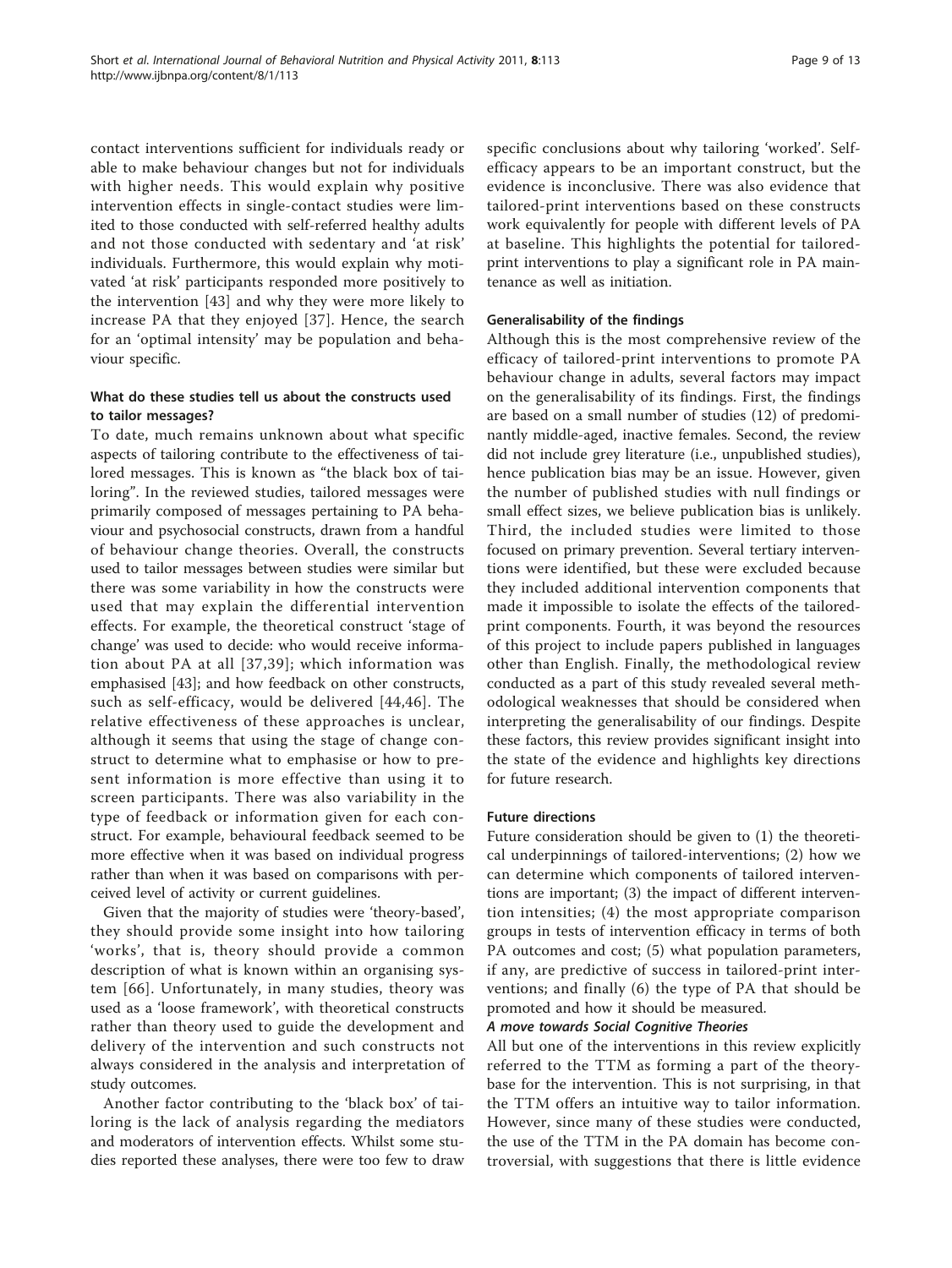that stage-based interventions are effective in the longterm [\[67\]](#page-11-0). Furthermore, reviews of tailoring research have shown that interventions that are developed based on social cognitive theories are most effective [[16](#page-10-0),[19\]](#page-10-0). This was supported in this review with studies underpinned by Social Cognitive Theory or The Theory of Planned Behaviour demonstrating more positive effects. Future research should focus on operationalising these social cognitive theories by mapping the theoretically derived determinants (psycho-social constructs) to behaviour change techniques that can be used in a distancebased and tailored setting (see Michie et al. [[68](#page-12-0),[69](#page-12-0)]). Intervention developers should also consider selecting behaviour change techniques that have known efficacy in terms of positive increases in PA and associated determinants [[70-73\]](#page-12-0). For example, there is increasing evidence that targeting self-regulation constructs is a promising approach [[72,74\]](#page-12-0). Finally, researchers should detail this process so that there is transparency about how the theoretical underpinnings guided the development of the intervention and to determine the extent to which the interventions were tailored.

# Mediator analyses

Future studies should seek to identify what tailoring components lead to successful outcomes by conducting appropriate mediation analyses and interpreting results (in light of these analyses) and the theory used to guide the development of the intervention.

# Optimum intervention intensity

Whilst there is growing evidence that multiple contact studies are more efficacious than single contact studies, there is still only limited information about the optimal number of intervention contacts and the optimum delivery schedule in multiple contact studies. Intervention developers should base intervention intensity decisions on what is known about the population and report effect sizes for both immediate and long-term followups.

# Distance-based intervention alternatives

Due to the predominant use of no-information or generic information control groups and the limited reporting of effect-sizes, the reviewed studies provide only limited information as to whether tailored-print interventions are comparative in efficacy to other promising interventions, such as targeted-print interventions or second and third generation tailored interventions (eg tailored websites, emails, text messages). The comparison between targeted-print materials and tailored-print materials is particularly important. Targeted materials (those aimed at specific subgroups) are less resource intensive (in terms of both time and cost) and may be equally efficacious in promoting health behaviour change, especially when the target group is somewhat homogenous in terms of demographics, psychosocial characteristics and behavioural patterns. As effective print-based interventions are needed, future research should focus on determining the relative effectiveness and cost-benefit of these two approaches. More research is also needed comparing tailored interventions delivered via different channels or mixed model methods (e. g. complete an online survey and receive a tailored letter via the mail). In all cases, comparison interventions should be rigorously developed and theory-based and the costs associated with development and delivery should be reported where possible.

# Diverse target populations and moderator analyses

The majority of participants included in the trials summarised in this review were white middle-aged sedentary women. Future research should focus on whether or not tailored-print approaches are effective in other target populations, such as in tertiary prevention, with younger populations or with already active individuals (to facilitate maintenance). Future research should aim to test the generalisability of our results by testing the efficacy of tailored-print interventions in understudied and diverse populations and by conducting moderator analyses that highlight which specific sub-groups interventions were most efficacious in. These analyses could then inform the development of both tailored and targeted intervention materials.

# Addressing common problems in PA research

Future studies aiming to promote PA participation should consider targeting both aerobic and strength based physical activities. Furthermore, in light of the new evidence surrounding sedentary behaviour [[4-6\]](#page-10-0), PA could be promoted in a way that breaks up time spent sitting or laying down during waking hours. This requires a shift in focus from looking at the total amount of PA to the pattern of activity each day and a subsequent change in measurement tools.

All of the studies included in this review relied upon subjective measures of PA. Future studies should include objective and sensitive PA measures; for example accelerometers and pedometers (with a diary) may be particularly useful, especially for determining the pattern of PA behaviour. Future studies should also consider the length of follow-up necessary to inform policy makers and health practitioners on the sustainability of the effects. Several of the reported multiple-contact studies did not include post-intervention follow-ups; and where they were included, they were of no longer than 6 months post-intervention. Given the tendency for relapse once intervention support is withdrawn, the follow-up periods in these studies are inadequate for assessing the long-term efficacy of the intervention. Furthermore, given that PA benefits are obtained from sustained and regular participation, future studies should be powered to assess multiple follow-up periods over an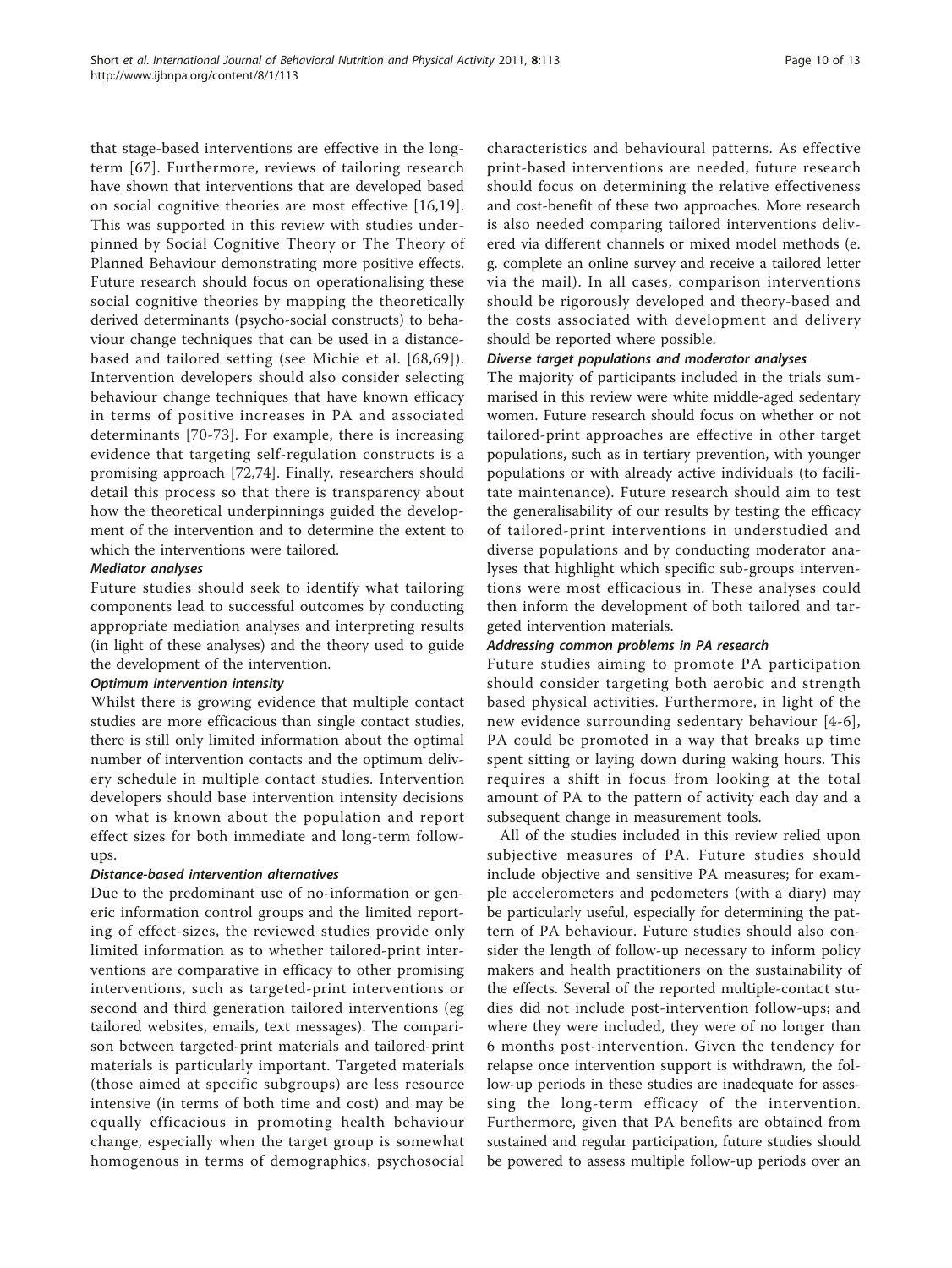<span id="page-10-0"></span>extended period of time, inclusive of short, medium and long-term follow-up periods.

# Conclusion

There is preliminary evidence that tailored-print interventions are a promising approach to promoting PA in adult populations. Future research is needed to determine if this approach is cost-effective and sustainable in the long-term, especially in comparison to other distance-based interventions showing potential, such as targeted-print interventions or other tailored interventions. This systematic review can serve as a guide to researchers and practitioners interested in understanding and/or developing tailored interventions in the PA domain.

# Conflicts of interest

The authors declare that they have no competing interests.

# Additional material

[Additional file 1: T](http://www.biomedcentral.com/content/supplementary/1479-5868-8-113-S1.DOCX)able 1: Summary table of study and intervention characteristics. The data provides a summary of each study regarding the following areas: Context/setting and sample characteristics; Intervention characteristics & control condition; Study design & evaluation Method; Outcome measures; and Key Findings.

#### Acknowledgements

This research was jointly funded by the Cancer Council New South Wales and the Cancer Institute NSW Research Scholar Award awarded to CS. Infrastructure support was provided by the University of Newcastle and the Hunter Medical Research Institute. Our gratitude is extended to Sarah Costigan for her assistance with the methodological review.

#### Author details

<sup>1</sup>School of Medicine and Public Health, Priority Research Centre for Health Behaviour, Priority Research Centre for Physical Activity and Nutrition, University of Newcastle, Callaghan, Australia. <sup>2</sup>School of Medicine and Public Health, Priority Research Centre for Physical Activity and Nutrition, Priority Research Centre for Health Behaviour, University of Newcastle, Callaghan, Australia. <sup>3</sup>School of Education, Priority Research Centre for Physical Activity and Nutrition, University of Newcastle, Callaghan, Australia. <sup>4</sup>Ingham Institute for Applied Medical Research, South Western Sydney Clinical School, University of New South Wales, Liverpool, NSW, Australia.

#### Authors' contributions

CS participated in the design of the study, reviewed the literature and drafted and revised the manuscript. EJ and RP participated in the design and coordination of the study, and revised and edited the manuscript. AG participated in the co-ordination of the study and revised and edited the manuscript. All authors have read and approved the final manuscript

#### Received: 14 April 2011 Accepted: 17 October 2011 Published: 17 October 2011

#### References

1. Haskell WL, Lee I-M, Pate RR, Powell KE, Blair SN, Franklin BA, Macera CA, Heath GW, Thompson PD, Bauman A: [Physical Activity and Public Health:](http://www.ncbi.nlm.nih.gov/pubmed/17671237?dopt=Abstract) [Updated Recommendation for Adults From the American College of](http://www.ncbi.nlm.nih.gov/pubmed/17671237?dopt=Abstract) [Sports Medicine and the American Heart Association.](http://www.ncbi.nlm.nih.gov/pubmed/17671237?dopt=Abstract) Circulation 2007, 116:1081-1093.

- 2. Kesaniemi YK, Danforth E Jr, Jensen MD, Kopelman PG, Lefebvre P, Reeder BA: [Dose-response issues concerning physical activity and health:](http://www.ncbi.nlm.nih.gov/pubmed/22013612?dopt=Abstract) [an evidence-based symposium.](http://www.ncbi.nlm.nih.gov/pubmed/22013612?dopt=Abstract) Medicine & Science in Sports & Exercise 2001, 33(6):S351-S358, 353.
- 3. O'Donovan G, Blazevich AJ, Boreham C, Cooper AR, Crank H, Ekelund U, Fox KR, Gately P, Giles-Corti B, Gill JMR, et al: [The ABC of Physical Activity](http://www.ncbi.nlm.nih.gov/pubmed/20401789?dopt=Abstract) [for Health: A consensus statement from the British Association of Sport](http://www.ncbi.nlm.nih.gov/pubmed/20401789?dopt=Abstract) [and Exercise Sciences.](http://www.ncbi.nlm.nih.gov/pubmed/20401789?dopt=Abstract) Journal of Sports Sciences 2010, 28:573-591.
- 4. Katzmarzyk PT, Church TS, Craig CL, Bouchard C: [Sitting Time and](http://www.ncbi.nlm.nih.gov/pubmed/22013612?dopt=Abstract) [Mortality from All Causes, Cardiovascular Disease, and Cancer.](http://www.ncbi.nlm.nih.gov/pubmed/22013612?dopt=Abstract) Medicine & Science in Sports & Exercise 2009, 41:998-1005.
- 5. Lynch B, Dunstan D, Healy G, Winkler E, Eakin E, Owen N: [Objectively](http://www.ncbi.nlm.nih.gov/pubmed/19882359?dopt=Abstract) [measured physical activity and sedentary time of breast cancer](http://www.ncbi.nlm.nih.gov/pubmed/19882359?dopt=Abstract) [survivors, and associations with adiposity: findings from NHANES \(2003-](http://www.ncbi.nlm.nih.gov/pubmed/19882359?dopt=Abstract) [2006\).](http://www.ncbi.nlm.nih.gov/pubmed/19882359?dopt=Abstract) Cancer Causes and Control 2010, 21:283-288.
- 6. Healy GN, Dunstan DW, Salmon J, Cerin E, Shaw JE, Zimmet PZ, Owen N: [Breaks in Sedentary Time: Beneficial associations with metabolic risk.](http://www.ncbi.nlm.nih.gov/pubmed/18252901?dopt=Abstract) Diabetes Care 2008, 31:661-666.
- 7. Physical Inactivity: A global public health problem. [\[http://www.who.int/](http://www.who.int/dietphysicalactivity/factsheet_inactivity/en/index.html) [dietphysicalactivity/factsheet\\_inactivity/en/index.html](http://www.who.int/dietphysicalactivity/factsheet_inactivity/en/index.html)].
- 8. Bauman A, Bull F, Chey T, Craig C, Ainsworth B, Sallis J, Bowles H, Hagstromer M, Sjostrom M, Pratt M, Group TI: [The International Prevalence](http://www.ncbi.nlm.nih.gov/pubmed/19335883?dopt=Abstract) [Study on Physical Activity: results from 20 countries.](http://www.ncbi.nlm.nih.gov/pubmed/19335883?dopt=Abstract) International Journal of Behavioral Nutrition and Physical Activity 2009, 6:21.
- 9. World Health Organization: Reducing Risks, Promoting Healthy Life. World Health Report: Switzerland; 2002.
- 10. Blair SN: [Physical inactivity: the biggest public health problem of the](http://www.ncbi.nlm.nih.gov/pubmed/19136507?dopt=Abstract) [21st century.](http://www.ncbi.nlm.nih.gov/pubmed/19136507?dopt=Abstract) British Journal of Sports Medicine 2009, 43:1-2.
- 11. Kreuter M, Farrell D, Olevitch L, Brennan L: Tailoring health messages: Customizing communication with computer technology Mahwah, New Jersey Lawrence Erlbaum Associates; 2000.
- 12. Yap TL, Davis LS: [Physical activity: The science of health promotion](http://www.ncbi.nlm.nih.gov/pubmed/18330383?dopt=Abstract) [through tailored messages.](http://www.ncbi.nlm.nih.gov/pubmed/18330383?dopt=Abstract) Rehabilitation Nursing 2008, 33:55.
- 13. Kroeze W, Werkman A, Brug J: [A systematic review of randomized trials](http://www.ncbi.nlm.nih.gov/pubmed/16700634?dopt=Abstract) [on the effectiveness of computer-tailored education on physical activity](http://www.ncbi.nlm.nih.gov/pubmed/16700634?dopt=Abstract) [and dietary behaviors.](http://www.ncbi.nlm.nih.gov/pubmed/16700634?dopt=Abstract) Annals of Behavioral Medicine 2006, 31:205-223.
- 14. Napolitano MA, Marcus BH: [Targeting and tailoring physical activity](http://www.ncbi.nlm.nih.gov/pubmed/12150571?dopt=Abstract) [information using print and information technologies.](http://www.ncbi.nlm.nih.gov/pubmed/12150571?dopt=Abstract) Exercise and Sport Sciences Reviews 2002, 30:122-128.
- 15. Neville L, O'Hara B, Milat A: [Computer-tailored physical activity behavior](http://www.ncbi.nlm.nih.gov/pubmed/19490649?dopt=Abstract) [change interventions targeting adults: a systematic review.](http://www.ncbi.nlm.nih.gov/pubmed/19490649?dopt=Abstract) International Journal of Behavioral Nutrition and Physical Activity 2009, 6:30.
- 16. Noar S, CN B, MS H: [Does tailoring matter? Meta-analytic review of](http://www.ncbi.nlm.nih.gov/pubmed/17592961?dopt=Abstract) [tailored print health behavior change interventions.](http://www.ncbi.nlm.nih.gov/pubmed/17592961?dopt=Abstract) Psychological Bulletin 2007, 133:673-693.
- 17. Norman GJ, Zabinski MF, Adams MA, Rosenberg DE, Yaroch AL, Atienza AA: [A review of eHealth interventions for physical activity and dietary](http://www.ncbi.nlm.nih.gov/pubmed/17888860?dopt=Abstract) [behavior change.](http://www.ncbi.nlm.nih.gov/pubmed/17888860?dopt=Abstract) American Journal of Preventive Medicine 2007, 33:336-345, e316.
- 18. Skinner C, MK C, BK R, S C, JO P: [How effective is tailored print](http://www.ncbi.nlm.nih.gov/pubmed/10721435?dopt=Abstract) [communication?](http://www.ncbi.nlm.nih.gov/pubmed/10721435?dopt=Abstract) Annals of Behavioral Medicine 1999, 21:290-298.
- 19. Krebs P, Prochaska JO, Rossi JS: [Defining what works in tailoring: A meta](http://www.ncbi.nlm.nih.gov/pubmed/20558196?dopt=Abstract)[analysis of computer-tailored interventions for health behavior change.](http://www.ncbi.nlm.nih.gov/pubmed/20558196?dopt=Abstract) Preventive Medicine 2010, 51:214-221.
- 20. Marcus BH, Nigg CR, Riebe D, Forsyth LH: [Interactive communication](http://www.ncbi.nlm.nih.gov/pubmed/10913903?dopt=Abstract) [strategies: Implications for population-based physical-activity promotion.](http://www.ncbi.nlm.nih.gov/pubmed/10913903?dopt=Abstract) American Journal of Preventive Medicine 2000, 19:121-126.
- 21. Kreuter MW, Oswald DL, Bull FC, Clark EM: [Are tailored health education](http://www.ncbi.nlm.nih.gov/pubmed/10977378?dopt=Abstract) [materials always more effective than non-tailored materials?](http://www.ncbi.nlm.nih.gov/pubmed/10977378?dopt=Abstract) Health Education Research 2000, 15:305-315.
- 22. Marcus BH, Lewis BA, Williams DM, Dunsiger S, Jakicic JM, Whiteley JA, Albrecht AE, Napolitano MA, Bock BC, Tate DF, et al: [A comparison of](http://www.ncbi.nlm.nih.gov/pubmed/17502536?dopt=Abstract) [Internet and print-based physical activity interventions.](http://www.ncbi.nlm.nih.gov/pubmed/17502536?dopt=Abstract) Archives of Internal Medicine 2007, 167:944-949.
- 23. Australian Bureau of Statistics: Household Use of Information Technology, Australia, 2008-09. 2009, No 8146.0.
- 24. Demark-Wahnefried W, Peterson B, McBride C, Lipkus I, Clipp EC: [Current](http://www.ncbi.nlm.nih.gov/pubmed/10649263?dopt=Abstract) [health behaviours and readiness to pursue life-style changes among](http://www.ncbi.nlm.nih.gov/pubmed/10649263?dopt=Abstract) [men and women diagnosed with early stage prostate and breast](http://www.ncbi.nlm.nih.gov/pubmed/10649263?dopt=Abstract) [carcinomas.](http://www.ncbi.nlm.nih.gov/pubmed/10649263?dopt=Abstract) Cancer 2000, 88:674-684.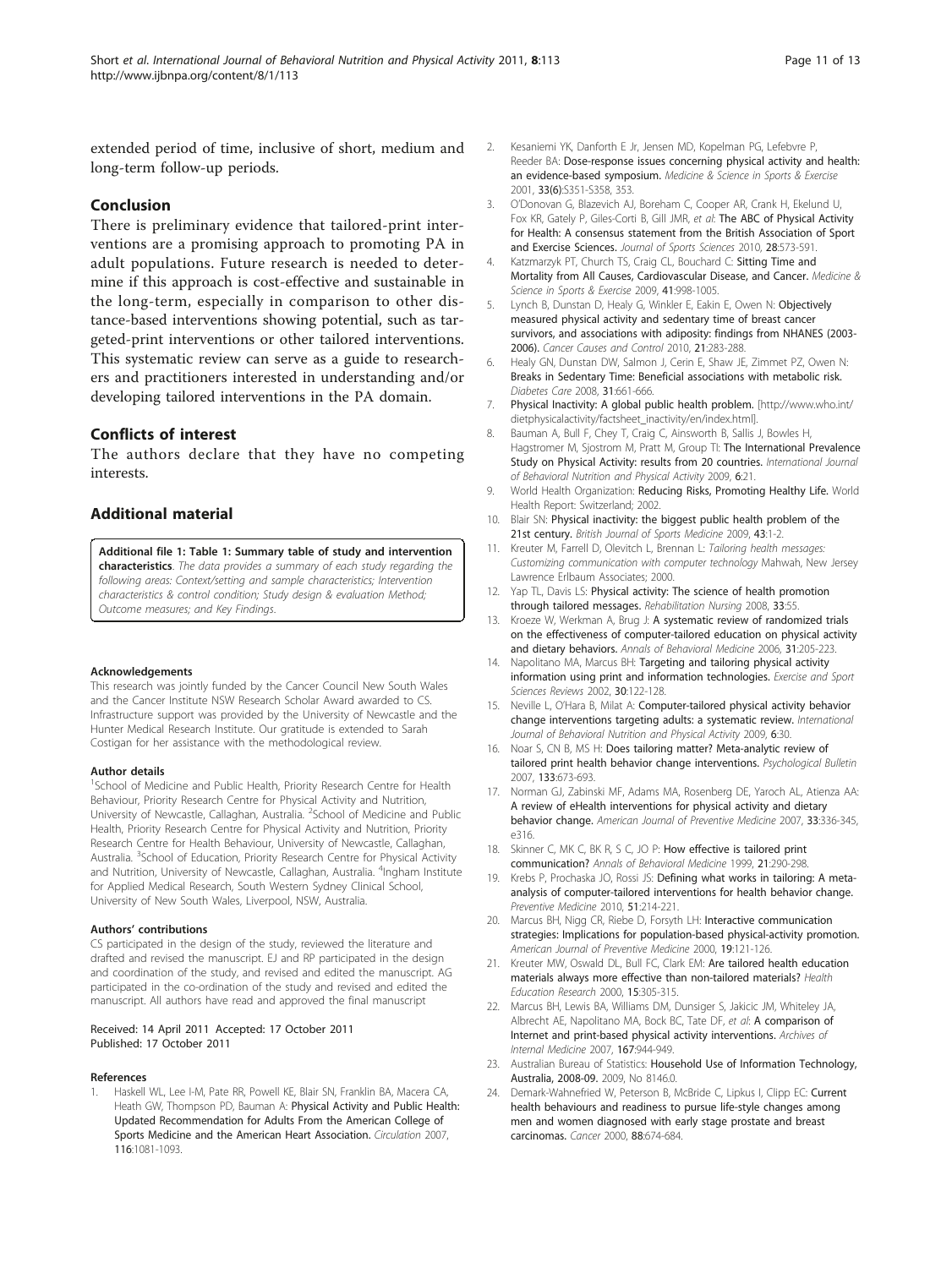- <span id="page-11-0"></span>25. Petty R, Cacioppo J: [The effects of involvement on the responses to](http://www.ncbi.nlm.nih.gov/pubmed/21967202?dopt=Abstract) [argument quantity and quality: central and peripheral routes to](http://www.ncbi.nlm.nih.gov/pubmed/21967202?dopt=Abstract) [persuasion.](http://www.ncbi.nlm.nih.gov/pubmed/21967202?dopt=Abstract) Journal of Personality & Social Psychology 1984, 46:69-81.
- 26. Marshall AL, Leslie ER, Bauman AE, Marcus BH, Owen N: [Print Versus](http://www.ncbi.nlm.nih.gov/pubmed/12880874?dopt=Abstract) [Website Physical Activity Programs: A Randomized Trial.](http://www.ncbi.nlm.nih.gov/pubmed/12880874?dopt=Abstract) Am J Prev Med 2003, 25:88-94.
- 27. Daley A, Stokes-Lampard H, Wilson S, Rees M, Roalfe A, MacArthur C: [What](http://www.ncbi.nlm.nih.gov/pubmed/21168292?dopt=Abstract) [women want? Exercise preferences of menopausal women.](http://www.ncbi.nlm.nih.gov/pubmed/21168292?dopt=Abstract) Maturitas 2011, 68:174-178.
- 28. Rogers LQ, Courneya KS, Verhulst S, Markwell SJ, McAuley E: Factors associated with exercise counseling and program preferences among breast cancer survivors Journal of Physical Activity & Health; 2008.
- 29. McKay HG, Diane K, Elizabeth GE, John RS, Russell EG: [The Diabetes](http://www.ncbi.nlm.nih.gov/pubmed/11473065?dopt=Abstract) [Network Internet-based physical activity intervention: A randomized](http://www.ncbi.nlm.nih.gov/pubmed/11473065?dopt=Abstract) [pilot study.](http://www.ncbi.nlm.nih.gov/pubmed/11473065?dopt=Abstract) Diabetes Care 2001, 24:1328.
- 30. Marshall AL, Owen N, Bauman AE: [Mediated approaches for influencing](http://www.ncbi.nlm.nih.gov/pubmed/15214605?dopt=Abstract) [physical activity: update of the evidence on mass media, print,](http://www.ncbi.nlm.nih.gov/pubmed/15214605?dopt=Abstract) [telephone and website delivery of interventions.](http://www.ncbi.nlm.nih.gov/pubmed/15214605?dopt=Abstract) J Sci Med Sport 2004, 7:74-80.
- 31. Bartholomew L, Parcel G, Kok G, Gottlieb N: Planning health promotion programs San Francisco, CA: Jossey-Bass; 2006.
- 32. Abrams D, Mills S, Bulger D: [Challenges and future directions for tailored](http://www.ncbi.nlm.nih.gov/pubmed/10721436?dopt=Abstract) [communication research.](http://www.ncbi.nlm.nih.gov/pubmed/10721436?dopt=Abstract) Annals of Behavioral Medicine 1999, 21:299-306.
- 33. Ryan P, Lauver DR: [The efficacy of tailored interventions.](http://www.ncbi.nlm.nih.gov/pubmed/12501736?dopt=Abstract) Journal of Nursing Scholarship 2002, 34:331.
- 34. Rychetnik L, Hawe P, Waters E, Barratt A, Frommer M: [A glossary for](http://www.ncbi.nlm.nih.gov/pubmed/15194712?dopt=Abstract) [evidence based public health.](http://www.ncbi.nlm.nih.gov/pubmed/15194712?dopt=Abstract) J Epidemiol Community Health 2004, 58:538-545.
- 35. Kreuter M, Strecher V, Glassman B: [One size does not fit all: The case for](http://www.ncbi.nlm.nih.gov/pubmed/10721433?dopt=Abstract) [tailoring print materials.](http://www.ncbi.nlm.nih.gov/pubmed/10721433?dopt=Abstract) Annals of Behavioral Medicine 1999, 21:276-283.
- 36. Thomas BH, Ciliska D, Dobbins M, Micucci S: [A process for systematically](http://www.ncbi.nlm.nih.gov/pubmed/17163895?dopt=Abstract) [reviewing the literature: providing the research evidence for public](http://www.ncbi.nlm.nih.gov/pubmed/17163895?dopt=Abstract) [health nursing interventions.](http://www.ncbi.nlm.nih.gov/pubmed/17163895?dopt=Abstract) Worldviews Evid Based Nurs 2004, 1:176-184.
- 37. Bull FC, Kreuter MW, Scharff DP: [Effects of tailored, personalized and](http://www.ncbi.nlm.nih.gov/pubmed/22013524?dopt=Abstract) [general health messages on physical activity.](http://www.ncbi.nlm.nih.gov/pubmed/22013524?dopt=Abstract) Patient Education & Counseling 1999, 36:181-192.
- 38. de Vries H, Kremers SPJ, Smeets T, Brug J, Eijmael K: [The effectiveness of](http://www.ncbi.nlm.nih.gov/pubmed/18677882?dopt=Abstract) [tailored feedback and action plans in an intervention addressing](http://www.ncbi.nlm.nih.gov/pubmed/18677882?dopt=Abstract) [multiple health behaviors.](http://www.ncbi.nlm.nih.gov/pubmed/18677882?dopt=Abstract) American Journal of Health Promotion 2008, 22:417-425.
- 39. Kreuter MW, Strecher VJ: [Do tailored behavior change messages enhance](http://www.ncbi.nlm.nih.gov/pubmed/10160231?dopt=Abstract) [the effectiveness of health risk appraisal? Results from a randomized](http://www.ncbi.nlm.nih.gov/pubmed/10160231?dopt=Abstract) [trial.](http://www.ncbi.nlm.nih.gov/pubmed/10160231?dopt=Abstract) Health Education Research 1996, 11:97-105.
- 40. Marcus B, Bock B, Pinto B, Forsyth L, Roberts M, Traficante R: [Efficacy of an](http://www.ncbi.nlm.nih.gov/pubmed/9989324?dopt=Abstract) [individualized, motivationally-tailored physical activity intervention.](http://www.ncbi.nlm.nih.gov/pubmed/9989324?dopt=Abstract) Annals of Behavioral Medicine 1998, 20:174-180.
- 41. Marcus BH, Napolitano MA, King AC, Lewis BA, Whiteley JA, Albrecht A, Parisi A, Bock B, Pinto B, Sciamanna C, et al: [Telephone versus print](http://www.ncbi.nlm.nih.gov/pubmed/17605559?dopt=Abstract) [delivery of an individualized motivationally tailored physical activity](http://www.ncbi.nlm.nih.gov/pubmed/17605559?dopt=Abstract) [intervention: Project STRIDE.](http://www.ncbi.nlm.nih.gov/pubmed/17605559?dopt=Abstract) Health Psychology 2007, 26:401-409.
- 42. Napolitano MA, Whiteley JA, Papandonatos G, Dutton G, Farrell NC, Albrecht A, Bock B, Bazzarre T, Sciamanna C, Dunn AL, Marcus BH: Outcomes from the women'[s wellness project: a community-focused](http://www.ncbi.nlm.nih.gov/pubmed/16919322?dopt=Abstract) [physical activity trial for women.](http://www.ncbi.nlm.nih.gov/pubmed/16919322?dopt=Abstract) Preventive Medicine 2006, 43:447-453.
- 43. Smeets T, Brug J, Vries HD: [Effects of tailoring health messages on](http://www.ncbi.nlm.nih.gov/pubmed/17032705?dopt=Abstract) [physical activity.](http://www.ncbi.nlm.nih.gov/pubmed/17032705?dopt=Abstract) Health Education Research 2008, 23:402-413.
- 44. Smeets T, Kremers SPJ, de Vries H, Brug J: [Effects of tailored feedback on](http://www.ncbi.nlm.nih.gov/pubmed/17447863?dopt=Abstract) [multiple health behaviors.](http://www.ncbi.nlm.nih.gov/pubmed/17447863?dopt=Abstract) Annals of Behavioral Medicine 2007, 33:117-123.
- 45. van Stralen MM, de Vries H, Mudde AN, Bolman C, Lechner L; [Efficacy of](http://www.ncbi.nlm.nih.gov/pubmed/19840695?dopt=Abstract) [two tailored interventions promoting physical activity in older adults.](http://www.ncbi.nlm.nih.gov/pubmed/19840695?dopt=Abstract) American Journal of Preventive Medicine 2009, 37:405-417.
- 46. Vandelanotte C, De Bourdeaudhuij I, Sallis JF, Spittaels H, Brug J: [Efficacy of](http://www.ncbi.nlm.nih.gov/pubmed/15823787?dopt=Abstract) [sequential or simultaneous interactive computer-tailored interventions](http://www.ncbi.nlm.nih.gov/pubmed/15823787?dopt=Abstract) [for increasing physical activity and decreasing fat intake.](http://www.ncbi.nlm.nih.gov/pubmed/15823787?dopt=Abstract) Annals of Behavioral Medicine 2005, 29:138-146.
- 47. Marcus BH, Lewis BA, Williams DM, Whiteley JA, Albrecht AE, Jakicic JM, Parisi AF, Hogan JW, Napolitano MA, Bock BC: [Step into Motion: a](http://www.ncbi.nlm.nih.gov/pubmed/17616486?dopt=Abstract) [randomized trial examining the relative efficacy of Internet vs. print](http://www.ncbi.nlm.nih.gov/pubmed/17616486?dopt=Abstract)[based physical activity interventions.](http://www.ncbi.nlm.nih.gov/pubmed/17616486?dopt=Abstract) Contemporary Clinical Trials 2007, 28:737-747.
- 48. Marcus BH, Napolitano MA, King AC, Lewis BA, Whiteley JA, Albrecht AE, Parisi AF, Bock BC, Pinto BM, Sciamanna CA, et al: [Examination of print](http://www.ncbi.nlm.nih.gov/pubmed/16839823?dopt=Abstract) [and telephone channels for physical activity promotion: Rationale,](http://www.ncbi.nlm.nih.gov/pubmed/16839823?dopt=Abstract) [design, and baseline data from Project STRIDE.](http://www.ncbi.nlm.nih.gov/pubmed/16839823?dopt=Abstract) Contemporary Clinical Trials 2007 28:90-104
- 49. van Stralen MM, Kok G, de Vries H, Mudde AN, Bolman C, Lechner L: [The](http://www.ncbi.nlm.nih.gov/pubmed/19055806?dopt=Abstract) [Active plus protocol: Systematic development of two theory- and](http://www.ncbi.nlm.nih.gov/pubmed/19055806?dopt=Abstract) [evidence-based tailored physical activity interventions for the over](http://www.ncbi.nlm.nih.gov/pubmed/19055806?dopt=Abstract)[fifties.](http://www.ncbi.nlm.nih.gov/pubmed/19055806?dopt=Abstract) BMC Public Health 2008, 8:399.
- 50. Lewis BA, Forsyth LH, Pinto BM, Bock BC, Roberts M, Marcus BH: [Psychosocial mediators of physical activity in a randomized controlled](http://www.ncbi.nlm.nih.gov/pubmed/22013577?dopt=Abstract) [intervention trial.](http://www.ncbi.nlm.nih.gov/pubmed/22013577?dopt=Abstract) Journal of Sport & Exercise Psychology 2006, 28:193-204.
- 51. Lewis BA, Napolitano MA, Whiteley JA, Marcus BH: The effect of preferences for print versus telephone interventions on compliance and attrition in a randomized controlled physical activity trial. Psychology of Sport and Exercise 2006, 7:453-462.
- 52. Lewis BA, Williams DM, Neighbors CJ, Jakicic JM, Marcus BH: [Cost analysis](http://www.ncbi.nlm.nih.gov/pubmed/20401164?dopt=Abstract) [of Internet vs. print interventions for physical activity promotion.](http://www.ncbi.nlm.nih.gov/pubmed/20401164?dopt=Abstract) Psychology of Sport and Exercise 2010, 11:246-249.
- 53. Mosher CE, Fuemmeler BF, Sloane R, Kraus WE, Lobach DF, Snyder DC, Demark-Wahnefried W: [Change in self-efficacy partially mediates the](http://www.ncbi.nlm.nih.gov/pubmed/18300337?dopt=Abstract) [effects of the FRESH START intervention on cancer survivors](http://www.ncbi.nlm.nih.gov/pubmed/18300337?dopt=Abstract)' dietary [outcomes.](http://www.ncbi.nlm.nih.gov/pubmed/18300337?dopt=Abstract) Psychooncology 2008, 17:1014-1023.
- 54. Napolitano MA, Papandonatos GD, Lewis BA, Whiteley JA, Williams DM, King AC, Bock BC, Pinto B, Marcus BH: [Mediators of physical activity](http://www.ncbi.nlm.nih.gov/pubmed/18642998?dopt=Abstract) [behavior change: A multivariate approach.](http://www.ncbi.nlm.nih.gov/pubmed/18642998?dopt=Abstract) Health Psychology 2008, 27:409-418.
- 55. Sevick MA, Napolitano MA, Papandonatos GD, Gordon AJ, Reiser LM, Marcus BH: [Cost-effectiveness of alternative approaches for motivating](http://www.ncbi.nlm.nih.gov/pubmed/17573103?dopt=Abstract) [activity in sedentary adults: Results of Project STRIDE.](http://www.ncbi.nlm.nih.gov/pubmed/17573103?dopt=Abstract) Preventive Medicine 2007, 45:54-61.
- Snyder DC, Sloane R, Lobach DF, Lipkus I, Peterson B, Kraus WE, Demark-Wahnefried W: Differences in baseline characteristics and outcomes at 1 and 2-year follow-up of cancer survivors accrused via self-referral versus cancer registry in the Fresh-Start diet and exercise trial. Cancer Epidemiology Biomarkers Prevention 2008, 17:1288-1294.
- 57. van Stralen M, de Vries H, Bolman C, Mudde A, Lechner L: [Exploring the](http://www.ncbi.nlm.nih.gov/pubmed/20182833?dopt=Abstract) [efficacy and moderators of two computer-tailored physical activity](http://www.ncbi.nlm.nih.gov/pubmed/20182833?dopt=Abstract) [interventions for older adults: A randomized controlled trial.](http://www.ncbi.nlm.nih.gov/pubmed/20182833?dopt=Abstract) Annals of Behavioral Medicine 2010, 39:139-150.
- 58. van Stralen M, de Vries H, Mudde A, Bolman C, Lechner L: [The working](http://www.ncbi.nlm.nih.gov/pubmed/19995412?dopt=Abstract) [mechanisms of an environmentally tailored physical activity intervention](http://www.ncbi.nlm.nih.gov/pubmed/19995412?dopt=Abstract) [for older adults: a randomized controlled trial.](http://www.ncbi.nlm.nih.gov/pubmed/19995412?dopt=Abstract) International Journal of Behavioral Nutrition and Physical Activity 2009, 6:83.
- 59. Bock B, Marcus B, Pinto B, Forsyth L: [Maintenance of physical activity](http://www.ncbi.nlm.nih.gov/pubmed/11394558?dopt=Abstract) [following an individualized motivationally tailored intervention.](http://www.ncbi.nlm.nih.gov/pubmed/11394558?dopt=Abstract) Annals of Behavioral Medicine 2001, 23:79-87.
- 60. Vandelanotte C, De Bourdeaudhuij I: [Acceptability and feasibility of a](http://www.ncbi.nlm.nih.gov/pubmed/12828232?dopt=Abstract) [computer-tailored physical activity intervention using stages of change:](http://www.ncbi.nlm.nih.gov/pubmed/12828232?dopt=Abstract) [project FAITH.](http://www.ncbi.nlm.nih.gov/pubmed/12828232?dopt=Abstract) Health Education Research 2003, 18:304-317.
- 61. Bull FC, Holt C, Kreuter M, al E: Understanding the effects of printed health education materials: Which features lead to which outcomes? Journal of Health Communication: International Perspectives 2001, 6:265-279.
- 62. Vandelanotte C, De Bourdeaudhuij I, Brug J: [Two-year follow-up of](http://www.ncbi.nlm.nih.gov/pubmed/17447874?dopt=Abstract) [sequential and simultaneous interactive computer-tailored interventions](http://www.ncbi.nlm.nih.gov/pubmed/17447874?dopt=Abstract) [for increasing physical activity and decreasing fat intake.](http://www.ncbi.nlm.nih.gov/pubmed/17447874?dopt=Abstract) Annals of Behavioral Medicine 2007, 33:213-219.
- Prochaska JO, Velicer WF: [The transtheoretical model of health behavior](http://www.ncbi.nlm.nih.gov/pubmed/10170434?dopt=Abstract) [change.](http://www.ncbi.nlm.nih.gov/pubmed/10170434?dopt=Abstract) Am J Health Promot 1997, 12:38-48.
- Hein de V, Ilse M, Hermanna van de S, Cora H: The general public's [information needs and perceptions regarding hereditary cancer: an](http://www.ncbi.nlm.nih.gov/pubmed/15653244?dopt=Abstract) [application of the Integrated Change Model.](http://www.ncbi.nlm.nih.gov/pubmed/15653244?dopt=Abstract) Patient Education and Counseling 2005, 56:154-165.
- 65. Bartholomew LK, Parcel GS, Kok G: [Intervention mapping: a process for](http://www.ncbi.nlm.nih.gov/pubmed/9768376?dopt=Abstract) [developing theory- and evidence-based health education programs.](http://www.ncbi.nlm.nih.gov/pubmed/9768376?dopt=Abstract) Health Educ Behav 1998, 25:545-563.
- 66. Michie S, Prestwich A: [Are Interventions Theory-Based? Development of a](http://www.ncbi.nlm.nih.gov/pubmed/20063930?dopt=Abstract) [Theory Coding Scheme.](http://www.ncbi.nlm.nih.gov/pubmed/20063930?dopt=Abstract) Health Psychology 2010, 29:1-8.
- 67. Adams J, White M: Why don'[t stage-based activity promotion](http://www.ncbi.nlm.nih.gov/pubmed/15253998?dopt=Abstract) [interventions work?](http://www.ncbi.nlm.nih.gov/pubmed/15253998?dopt=Abstract) Health Educ Res 2005, 20:237-243.